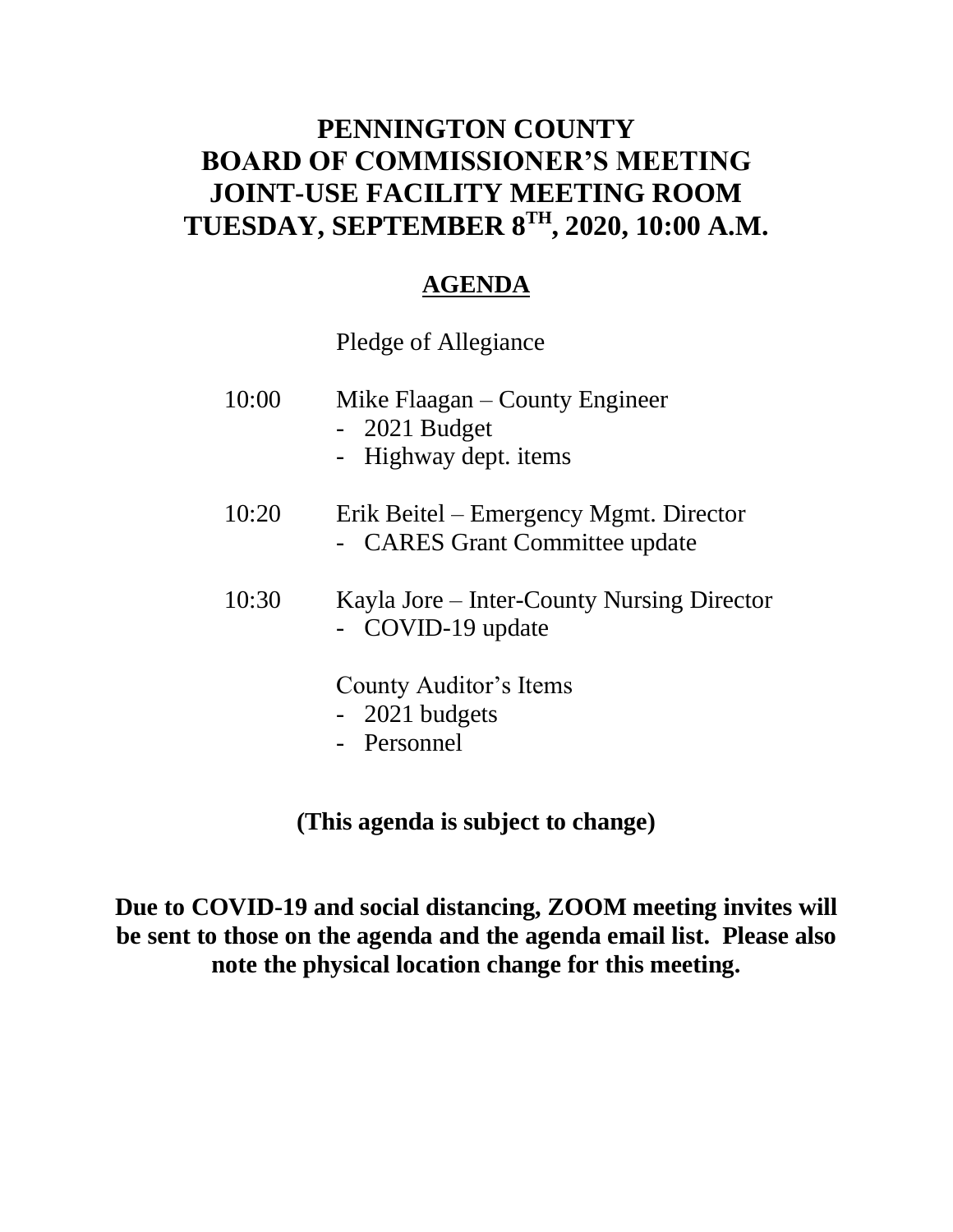#### **OFFICIAL PROCEEDINGS PENNINGTON COUNTY BOARD OF COMMISSIONERS TUESDAY, AUGUST 25TH, 2020, 5:00 P.M.**

Pursuant to adjournment, the Pennington County Board of Commissioners met in the Pennington County Justice Center Board Room in Thief River Falls, MN, on Tuesday, August 25<sup>th</sup>, 2020 at 5:00 p.m. Members Present: Darryl Tveitbakk, Don Jensen, Bruce Lawrence, Neil Peterson, and Cody Hempel. Members Absent: None.

The meeting was called to order by Chairman Tveitbakk and the Pledge of Allegiance was recited.

Julie Sjostrand met with the Board and presented her consent agenda from the August 18<sup>th,</sup> 2020 Human Services Committee meeting. On a motion by Commissioner Jensen and seconded by Commissioner Hempel, the following recommendations of the Pennington County Human Service Committee for August 18<sup>th</sup>, 2020 (detailed minutes on record) are hereby adopted. Motion carried.

#### SECTION A

- I. To approve the July  $21^{st}$ , 2020 Human Service Committee Meeting minutes.
- II. To approve the agency's personnel action as presented.
- III. To accept the donation of \$100.00 from North Risk Partners to Pennington County Foster Care Program.

#### SECTION B

I. To approve payment of the Agency's bills.

Jim Trojanowski, NW Regional Library Director, met with the Board and discussed the periods they were closed to the pandemic and their gradual return to business. He then presented their 2021 budget and is asking for a 2% increase in their appropriation, totaling \$118,212. The Board thanked Mr. Trojanowski for his report and took their request under advisement.

Bryan Malone, Pennington County SWCD District Manager, presented a Conservation Assistance Contract for the CD#96 outlet project (streambank protection) in River Falls Township, with an estimated cost of \$192,350. Red Lake River Watershed Based Implementation Funding in the amount of \$55,016 would be utilized along with other funding sources. Motioned by Commissioner Peterson, seconded by Commissioner Jensen, to approve the contract for CD#96 assistance as stated above. Motion carried.

Mr. Malone presented a Conservation Assistance Contract to install side water inlets in JD#25 with an estimated cost of \$97,500. Red Lake River Watershed Based Implementation Funding in the amount of \$64,000 would be utilized with the balance being paid from JD#25 funds. Motioned by Commissioner Peterson, seconded by Commissioner Jensen, to approve the contract for JD#25 assistance as stated above. Motion carried.

Mr. Malone presented the Soil and Water District's 2021 budget. Discussion included a \$22,750 expenditure to archive ditch system information. Much of the information is old and in paper-format, so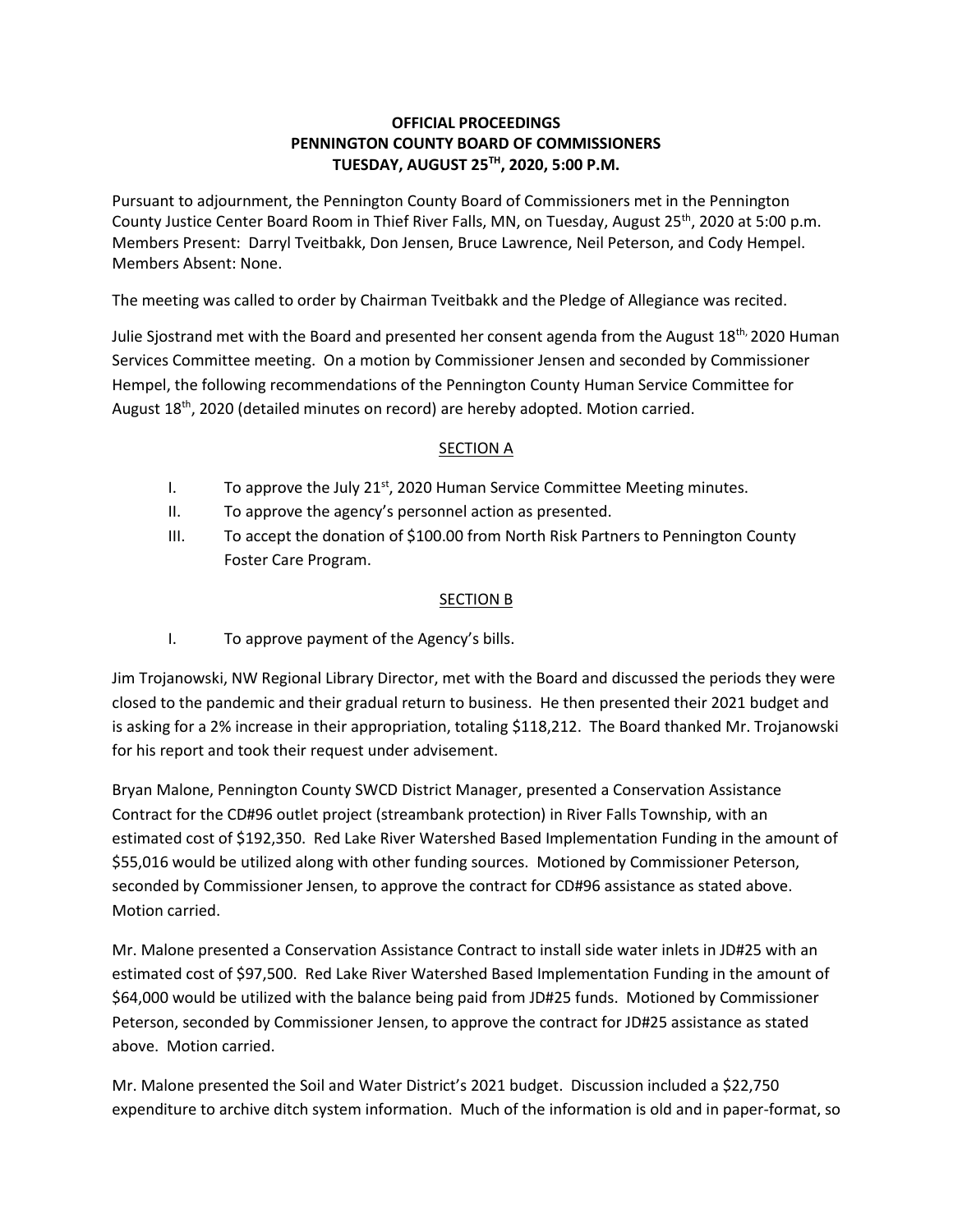it is easily compromised. The Board of Water and Soil Resources would match contributions at 50% with a total estimated project cost of \$45,000. Discussion was then held on the revenue and expense changes for 2021. The board thanked Bryan for his report and took their budget request under advisement.

County Engineer Mike Flaagan presented the following bids that were received for the CD#96 project:

| \$192,350.00 |
|--------------|
| \$242,948.00 |
| \$311,270.00 |
| \$258,093.50 |
| \$305,476.00 |
|              |

Mr. Flaagan stated that funding for this project will include approximately \$165,000 from the Clear Water Fund, \$55,000 from the 1W1P fund, \$26,000 from the RLWD, and the remainder from the ditch fund. The estimate for this project was \$153,553. Motioned by Commissioner Peterson, seconded by Commissioner Hempel, to award the bid for CD#96 project to Davidson Construction for \$192,350 as the best and lowest bid received. Motion carried.

Mr. Flaagan updated the Board on local projects:

- Trunk Highway #32 project work is taking place in front of Brodin's
- Challenger roundabout paving to start on August  $26<sup>th</sup>$  with striping to follow; the roundabout is on schedule to open by September 8<sup>th</sup>, 2020.
- Mark Blvd. Bridge the deck is to be poured on August  $26<sup>th</sup>$ ; the project is behind schedule due to high water issues; the scheduled opening in October will depend on the weather.

Emergency Management Director Erik Beitel reported on the Pennington County CARES Act grants. 23 grants have been approved to date, totaling \$279,786.55. The Committee will meet again soon to go over 30+ applications received since August  $21<sup>st</sup>$ , 2020. If all are approved, the total in grants paid will be \$637,786.55, leaving a balance of \$112,213.45. Mr. Beitel noted that numerous first round applications were incomplete, and those businesses are being notified to avoid unnecessary rejections.

Mr. Beitel then gave a brief update on the COVID-19 pandemic in Pennington County.

Motioned by Commissioner Lawrence, seconded by Commissioner Hempel, to approve a lease agreement between Pennington County and the Thief River Falls Area Hockey Association for office space located in the Old Auditorium, to commence on 09/01/20 and terminate on 08/31/21. Motion carried.

The following resolution was introduced by Commissioner Hempel, seconded by Commissioner Lawrence, and upon vote was unanimously carried.

#### **RESOLUTION AUTHORIZING EXECUTION OF AGREEMENT**

**BE IT RESOVLED** that Pennington County enter into a grant agreement with the Minnesota Department of Public Safety for traffic safety projects during the period from October 1, 2020 through September 30, 2021.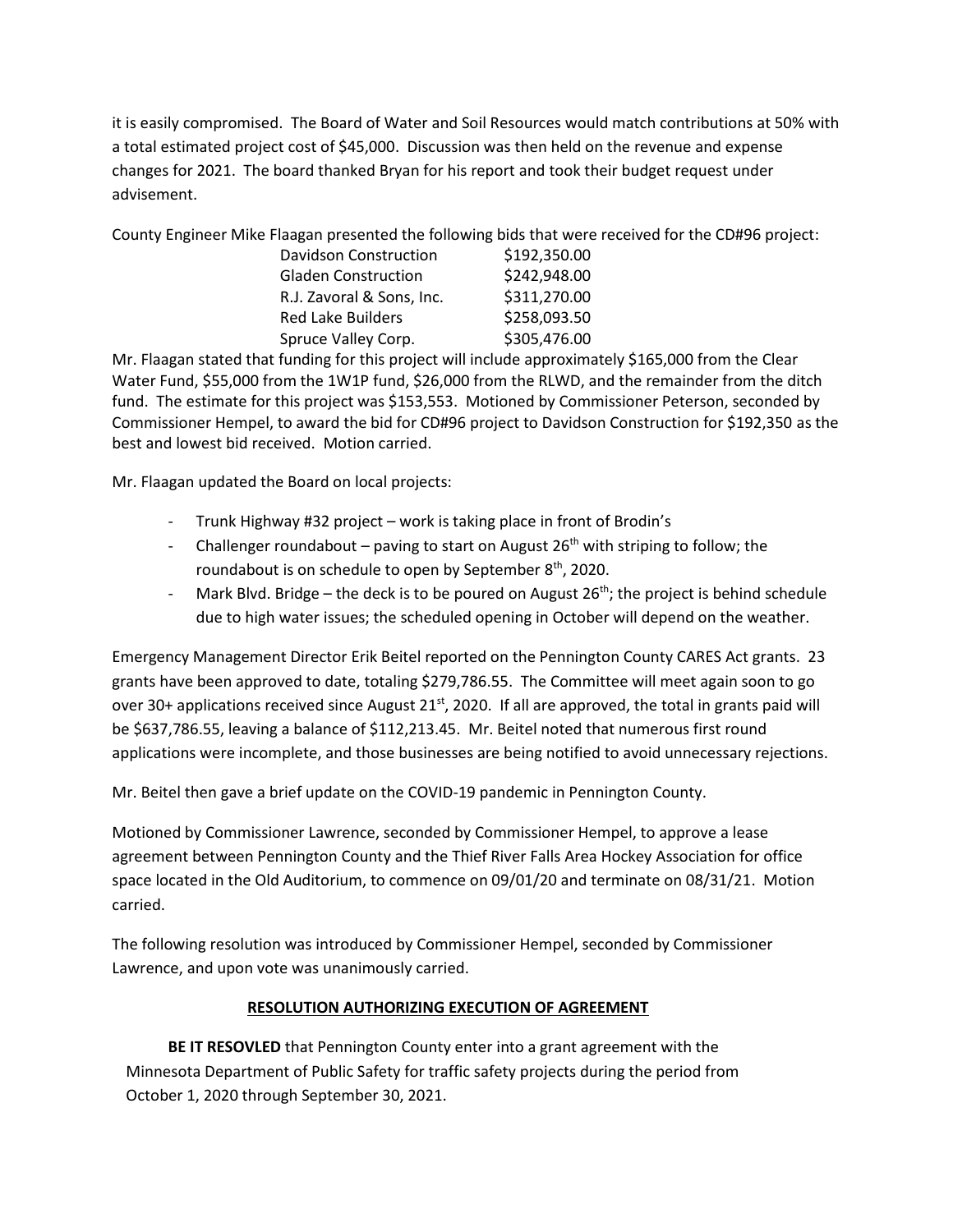The County Auditor-Treasurer is hereby authorized to execute such agreements and amendments as are necessary to implement the project on behalf of Pennington County and to be the fiscal agent and administer the grant.

Motioned by Commissioner Jensen, seconded by Commissioner Lawrence, to approve the hire of Sherri Melvie for the full-time position of Deputy Assessor-Appraiser effective 09/21/20. Motion carried.

Motioned by Commissioner Jensen, seconded by Commissioner Lawrence, to increase the Lead Deputy Treasurer work schedule from 37.5 hours per week to 40 hours per pay week effective 08/24/20. Motion carried.

Motioned by Commissioner Hempel, seconded by Commissioner Lawrence, to approve the Board minutes of 08/11/20 as written. Motion carried.

Motioned by Commissioner Hempel, seconded by Commissioner Jensen, to approve payment of the Human Services warrants totaling \$117,957.88 and the following Commissioner warrants. Motion carried.

| <b>County Revenue</b>                                                         | \$99,502.46 |
|-------------------------------------------------------------------------------|-------------|
| Road & Bridge                                                                 | \$82,950.56 |
| Ditch Funds                                                                   | \$17,134.19 |
| e and measl relief theoretic that he a security of CEO C1 where a less proper |             |

Per diems and meal reimbursements in the amount of \$59.61 were also approved.

The Board discussed a change in location for the September  $8<sup>th</sup>$ , 2020 County Board meeting due to a jury trial being held that week in the Justice Center. Motioned by Commissioner Hempel, seconded by Commissioner Lawrence, to change the location of the September 8<sup>th</sup>, 2020 County Board meeting to the Joint-Use Facility/Highway Dept. conference room, or in alternate the TRF City Council Chambers. Notice of the change will be published. Motion carried.

Motioned by Commissioner Jensen, seconded by Commissioner Hempel, to adjourn the Board meeting to September 8<sup>th</sup>, 2020 at 10:00 a.m. at the Joint Use Facility meeting room or the alternate location of the TRF City Council Chambers. Motion carried.

ATTEST:

Kevin Erickson, County Coordinator **Darryl Tveitbakk, Chairman** Pennington County **Board of Commissioners**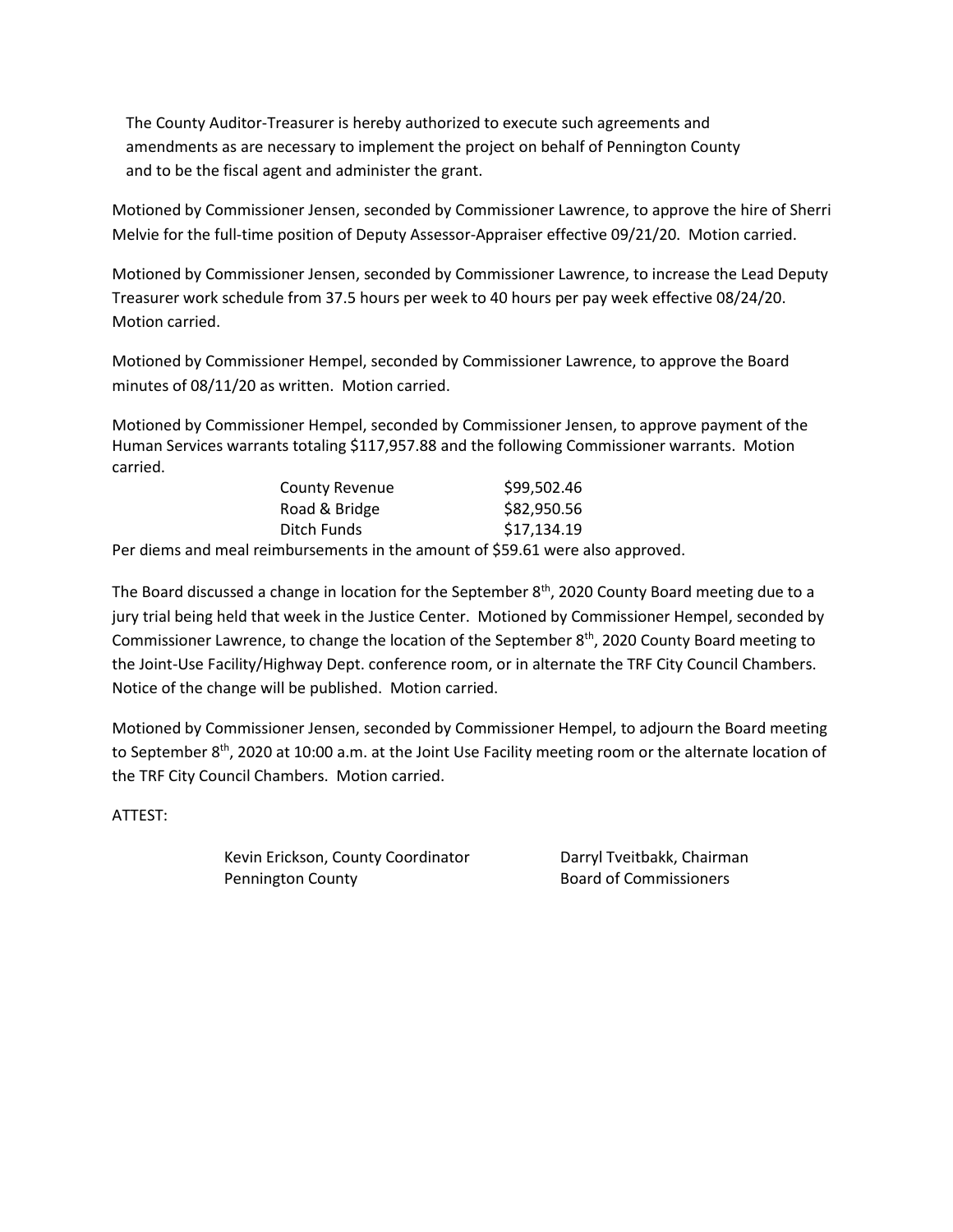| Jennifer                                  |   | <b>Pennington County Financial System</b>                                                                | <b>INTEGRATED</b><br>FINANCIAL SYSTEMS |
|-------------------------------------------|---|----------------------------------------------------------------------------------------------------------|----------------------------------------|
| 9/8/20<br>12:03AM                         |   | Audit List for Board COMMISSIONER'S VOUCHERS ENTRIES                                                     | Page 1                                 |
| Print List in Order By:                   |   | 1 - Fund (Page Break by Fund)<br>2 - Department (Totals by Dept)<br>3 - Vendor Number<br>4 - Vendor Name |                                        |
| Explode Dist. Formulas Y                  |   |                                                                                                          |                                        |
| Paid on Behalf Of Name<br>on Audit List?: | N |                                                                                                          |                                        |
| Type of Audit List:                       | D | D - Detailed Audit List<br>S - Condensed Audit List                                                      |                                        |
| Save Report Options?:                     | N |                                                                                                          |                                        |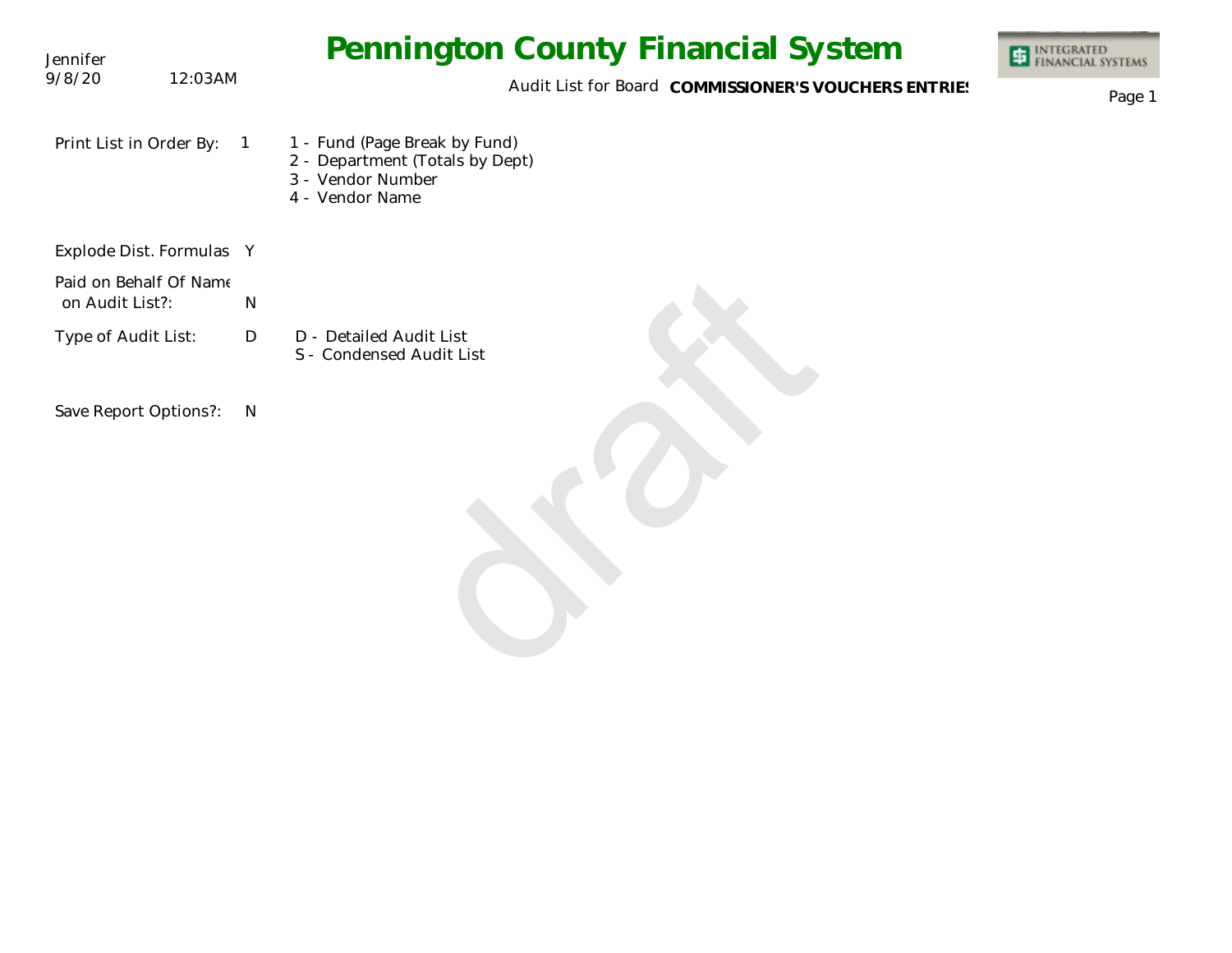#### Jennifer

#### 9/8/20 12:03AM

**1** County Revenue

# **Pennington County Financial System**

### Audit List for Board COMMISSIONER'S VOUCHERS ENTRIES<br>Page 2

INTEGRATED<br>FINANCIAL SYSTEMS

|              |           | Vendor Name                                          | Rpt  |           | Warrant Description            | Invoice $#$   | Account/Formula Descripti 1099   |              |
|--------------|-----------|------------------------------------------------------|------|-----------|--------------------------------|---------------|----------------------------------|--------------|
|              |           | No. Account/Formula                                  | Accr | Amount    | Service Dates                  | Paid On Bhf # | On Behalf of Name                |              |
|              |           | 1011 ACE HARDWARE                                    |      |           |                                |               |                                  |              |
| 81           |           | 01-218-000-0000-6300                                 |      | 3.67      | HARDWARE/FASTENERS - REPAIR RT |               | <b>REPAIRS &amp; MAINTENANCE</b> | N            |
| 80           |           | 01-218-000-0000-6300                                 |      | 22.77     | ROOFTOP AIR FILTERS            | 52670         | <b>REPAIRS &amp; MAINTENANCE</b> | N            |
| 117          |           | 01-218-000-0000-6300                                 |      | 32.43     | BELT & PULLY JCTR ROOFTOP #1   | 52870         | <b>REPAIRS &amp; MAINTENANCE</b> | N            |
| 82           |           | 01-218-000-0000-6300                                 |      | 27.99     | BELT/ROOFTOP AC                | 52874         | <b>REPAIRS &amp; MAINTENANCE</b> | N            |
| 83           |           | 01-218-000-0000-6300                                 |      | $17.95 -$ | RETURNED PULLY                 | 52975         | <b>REPAIRS &amp; MAINTENANCE</b> | ${\sf N}$    |
| 84           |           | 01-251-000-0000-6300                                 |      | 11.07     | HARDWARE/FASTENERS             | 53181         | <b>REPAIRS &amp; MAINTENANCE</b> | N            |
| 118          |           | 01-111-000-0000-6300                                 |      | 9.99      | <b>BULBS - GOV'T CENTER</b>    | 53601         | <b>REPAIRS &amp; MAINTENANCE</b> | N            |
| 119          |           | 01-111-000-0000-6300                                 |      | 21.99     | <b>BALLAST FOR GOVT CTR</b>    | 53628         | <b>REPAIRS &amp; MAINTENANCE</b> | N            |
| 120          |           | 01-111-000-0000-6300                                 |      | 41.94     | PAIT FOR STRIPES GOVT CTR LOT  | 53983         | <b>REPAIRS &amp; MAINTENANCE</b> | $\mathsf{N}$ |
| 85           |           | 01-218-000-0000-6403                                 |      | 51.96     | WASTEBASKETS/JURY ROOM         | 54130         | JANITORIAL SUPPLIES              | ${\sf N}$    |
| 86           |           | 01-218-000-0000-6403                                 |      | 39.96     | SANITIZING WIPES - COURT-COVID | 54306         | JANITORIAL SUPPLIES              | N            |
| 87           |           | 01-218-000-0000-6300                                 |      | 11.98     | MALLET, KNIFE, SHELF REPAIR    | 54530         | <b>REPAIRS &amp; MAINTENANCE</b> | ${\sf N}$    |
| 112          |           | 01-218-000-0000-6403                                 |      | 17.98     | SWIPES - COURT - COVID         | 54761         | JANITORIAL SUPPLIES              | N            |
| 113          |           | 01-218-000-0000-6403                                 |      | 5.99      | <b>TOLIET BRUSH</b>            | 54804         | JANITORIAL SUPPLIES              | N            |
|              | 1011      | ACE HARDWARE                                         |      | 281.77    | 14 Transactions                |               |                                  |              |
|              |           |                                                      |      |           |                                |               |                                  |              |
|              |           | 1314 ACE RENT-ALL                                    |      |           |                                |               |                                  |              |
| 97           |           | 01-251-000-0000-6300                                 |      | 106.88    | RENT SCISSOR UNIT/ JAIL AC REP |               | <b>REPAIRS &amp; MAINTENANCE</b> | Y            |
|              |           | 1314 ACE RENT-ALL                                    |      | 106.88    | 1 Transactions                 |               |                                  |              |
|              |           |                                                      |      |           |                                |               |                                  |              |
|              | 999999997 | <b>ASHLEY NERHUS</b>                                 |      |           |                                |               |                                  |              |
| 10           |           | 01-802-000-0000-6401                                 |      | 34.58     | REIMBURSE PPE                  |               | SUPPLIES - CRF GRANT             | N.           |
|              | 999999997 | <b>ASHLEY NERHUS</b>                                 |      | 34.58     | 1 Transactions                 |               |                                  |              |
|              |           |                                                      |      |           |                                |               |                                  |              |
|              |           | 2050 BREDESON SUPPLY                                 |      |           |                                |               |                                  |              |
| $\mathbf{1}$ |           | 01-601-000-0000-6401                                 |      | 2.72      | <b>OFFICE SUPPLIES</b>         | 135022        | SUPPLIES - EXTENSION             | N            |
| 2            |           | 01-601-000-0000-6401                                 |      | 18.95     | OFFICE SUPPLIES                | 135039        | SUPPLIES - EXTENSION             | N            |
|              | 2050      | <b>BREDESON SUPPLY</b>                               |      | 21.67     | 2 Transactions                 |               |                                  |              |
|              |           |                                                      |      |           |                                |               |                                  |              |
| 90           | 4313      | DEPARTMENT OF MOTOR VEHICLES<br>01-201-000-0000-6304 |      | 14.25     | LICENSE/REG TRANSPORT TAURUS   |               | REPAIR & MAINTENANCE - SQUAD: N  |              |
|              | 4313      | DEPARTMENT OF MOTOR VEHICLES                         |      | 14.25     | 1 Transactions                 |               |                                  |              |
|              |           |                                                      |      |           |                                |               |                                  |              |
|              |           | 6313 FALLS TOWING                                    |      |           |                                |               |                                  |              |
| 3            |           | 01-221-000-0000-6801                                 |      | 270.00    | TOW CHRYSLER 200               | 13090         | MISCELLANEOUS EXPENSE            | Y            |
|              |           | 6313 FALLS TOWING                                    |      | 270.00    | 1 Transactions                 |               |                                  |              |
|              |           |                                                      |      |           |                                |               |                                  |              |
|              | 6305      | FLAAGAN/JODI                                         |      |           |                                |               |                                  |              |
| 123          |           | 01-013-000-0000-6853                                 |      | 1,312.50  | 37.5 HRS @\$35 TZD GRANT       |               | TOWARD ZERO DEATH GRANT          | Y            |

Copyright 2010-2020 Integrated Financial Systems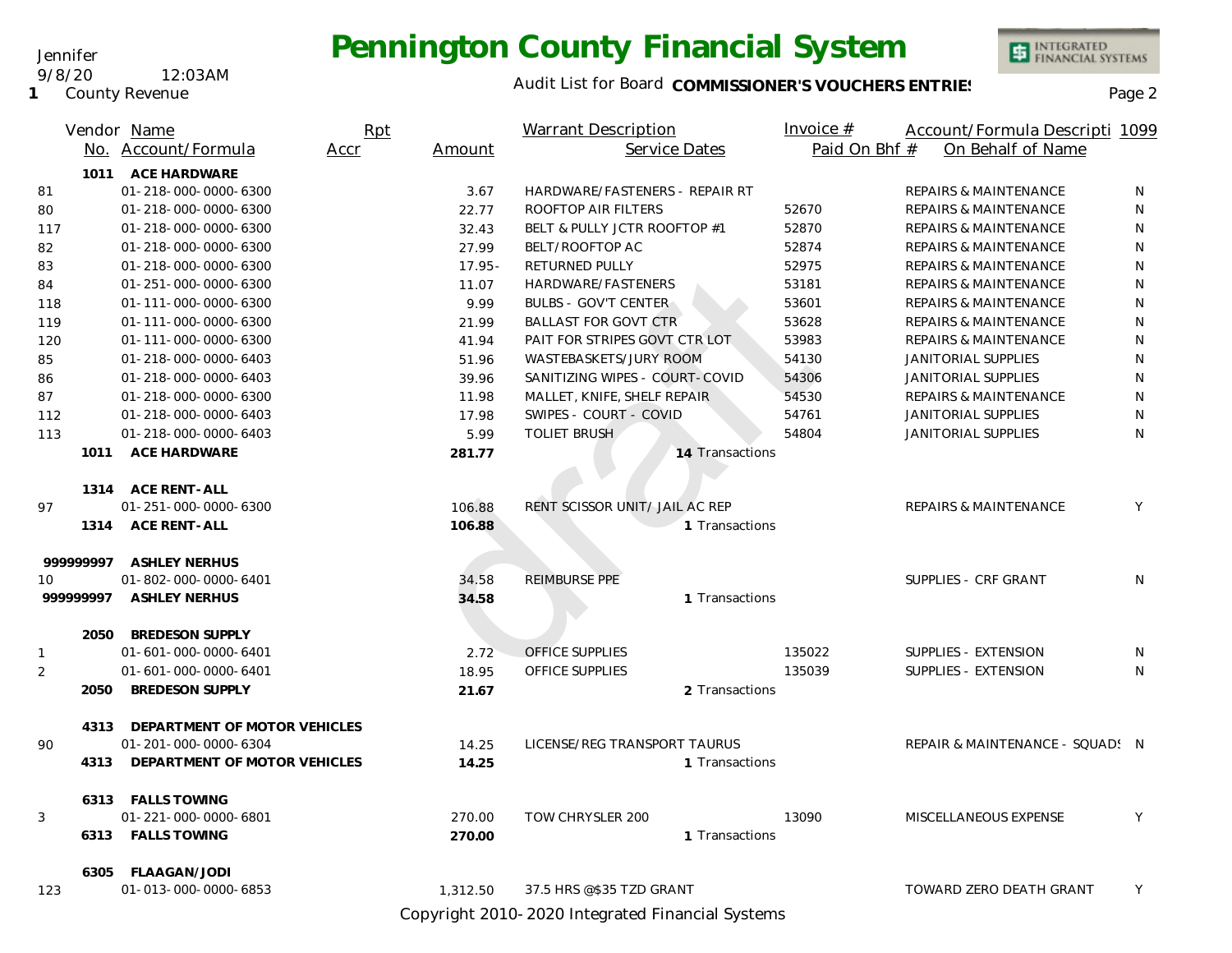Audit List for Board COMMISSIONER'S VOUCHERS ENTRIES<br>Page 3

INTEGRATED<br>FINANCIAL SYSTEMS

|      | Vendor Name                        | Rpt  |          | <b>Warrant Description</b>        | Invoice $#$   | Account/Formula Descripti 1099   |   |
|------|------------------------------------|------|----------|-----------------------------------|---------------|----------------------------------|---|
|      | No. Account/Formula                | Accr | Amount   | Service Dates                     | Paid On Bhf # | On Behalf of Name                |   |
| 6305 | FLAAGAN/JODI                       |      | 1.312.50 | 1 Transactions                    |               |                                  |   |
| 6306 | FLEET DISTRIBUTING                 |      |          |                                   |               |                                  |   |
| 88   | 01-218-000-0000-6300               |      | 213.73   | <b>GRASS SEED/ JUSTICE CENTER</b> | 98792         | REPAIRS & MAINTENANCE            | N |
| 6306 | FLEET DISTRIBUTING                 |      | 213.73   | 1 Transactions                    |               |                                  |   |
|      | 7317 GALLS, LLC                    |      |          |                                   |               |                                  |   |
| 27   | 01-201-000-0000-6267               |      | 95.04    | <b>BALIFF SHIRTS</b>              | 1000106100    | <b>BAILIFF DUTY</b>              | N |
| 26   | 01-220-000-0000-6420               |      | 156.75   | NEW EMPLOYEE UNIFORM              | 1000106100    | <b>UNIFORMS</b>                  | N |
| 28   | 01-220-000-0000-6420               |      | 60.27    | NEW UNIFORM SHIRT                 | 1000106100    | <b>UNIFORMS</b>                  | N |
| 4    | 01-251-000-0000-6420               |      | 809.66   | NEW EMPLOYEE UNIFORMS/GEAR        | 1000106100    | <b>JAILER UNIFORMS</b>           | N |
|      | 7317 GALLS, LLC                    |      | 1,121.72 | 4 Transactions                    |               |                                  |   |
|      | 7420 Government Forms and Supplies |      |          |                                   |               |                                  |   |
| 5    | 01-101-000-0000-6401               |      | 93.16    | MN DOCUMENT SECURITY PAPER        | 0323137       | SUPPLIES - RECORDER              | N |
| 7420 | Government Forms and Supplies      |      | 93.16    | 1 Transactions                    |               |                                  |   |
| 8331 | <b>HARDWARE HANK</b>               |      |          |                                   |               |                                  |   |
| 135  | 01-218-000-0000-6300               |      | 10.99    | POWER STRIP JCTR BOARD ROOM       | 24183602      | <b>REPAIRS &amp; MAINTENANCE</b> | N |
| 8331 | <b>HARDWARE HANK</b>               |      | 10.99    | 1 Transactions                    |               |                                  |   |
|      | 8385 HEARTLAND PAPER CO            |      |          |                                   |               |                                  |   |
| 89   | 01-251-000-0000-6403               |      | 205.20   | <b>GLOVES</b>                     | 7083651       | JANITORIAL SUPPLIES - JAIL       | N |
| 8385 | <b>HEARTLAND PAPER CO</b>          |      | 205.20   | 1 Transactions                    |               |                                  |   |
|      | 8125 HEPPNER CONSULTING            |      |          |                                   |               |                                  |   |
| 126  | 01-070-000-0000-6263               |      | 270.00   | <b>INSTALL JAVA</b>               | 2926          | COMPUTER SERVICES - DP           | N |
| 8125 | HEPPNER CONSULTING                 |      | 270.00   | 1 Transactions                    |               |                                  |   |
|      | 8413 HERZBERG/JENNIFER             |      |          |                                   |               |                                  |   |
| 108  | 01-061-000-0000-6401               |      | 9.25     | MAIL ELECTON CARDS - GENERAL      |               | SUPPLIES-ELECTION                | N |
| 8413 | HERZBERG/JENNIFER                  |      | 9.25     | 1 Transactions                    |               |                                  |   |
| 8315 | HUBERT OUTDOOR POWER               |      |          |                                   |               |                                  |   |
| 134  | 01-111-000-0000-6300               |      | 29.98    | <b>BLADE FOR MOWER</b>            | 178745        | REPAIRS & MAINTENANCE            | Y |
|      | 8315 HUBERT OUTDOOR POWER          |      | 29.98    | 1 Transactions                    |               |                                  |   |
|      | 8014 HUGOS #7                      |      |          |                                   |               |                                  |   |
| 111  | 01-003-000-0000-6330               |      | 9.99     | FOOD FOR MEETING                  |               | TRAVEL & EXPENSE                 | N |
| 18   | 01-271-000-0000-6330               |      | 30.34    | <b>JULY TRIAL SUPPLIES</b>        |               | <b>TRAVEL &amp; EXPENSE</b>      | N |

Copyright 2010-2020 Integrated Financial Systems

Jennifer

**1** County Revenue 9/8/20 12:03AM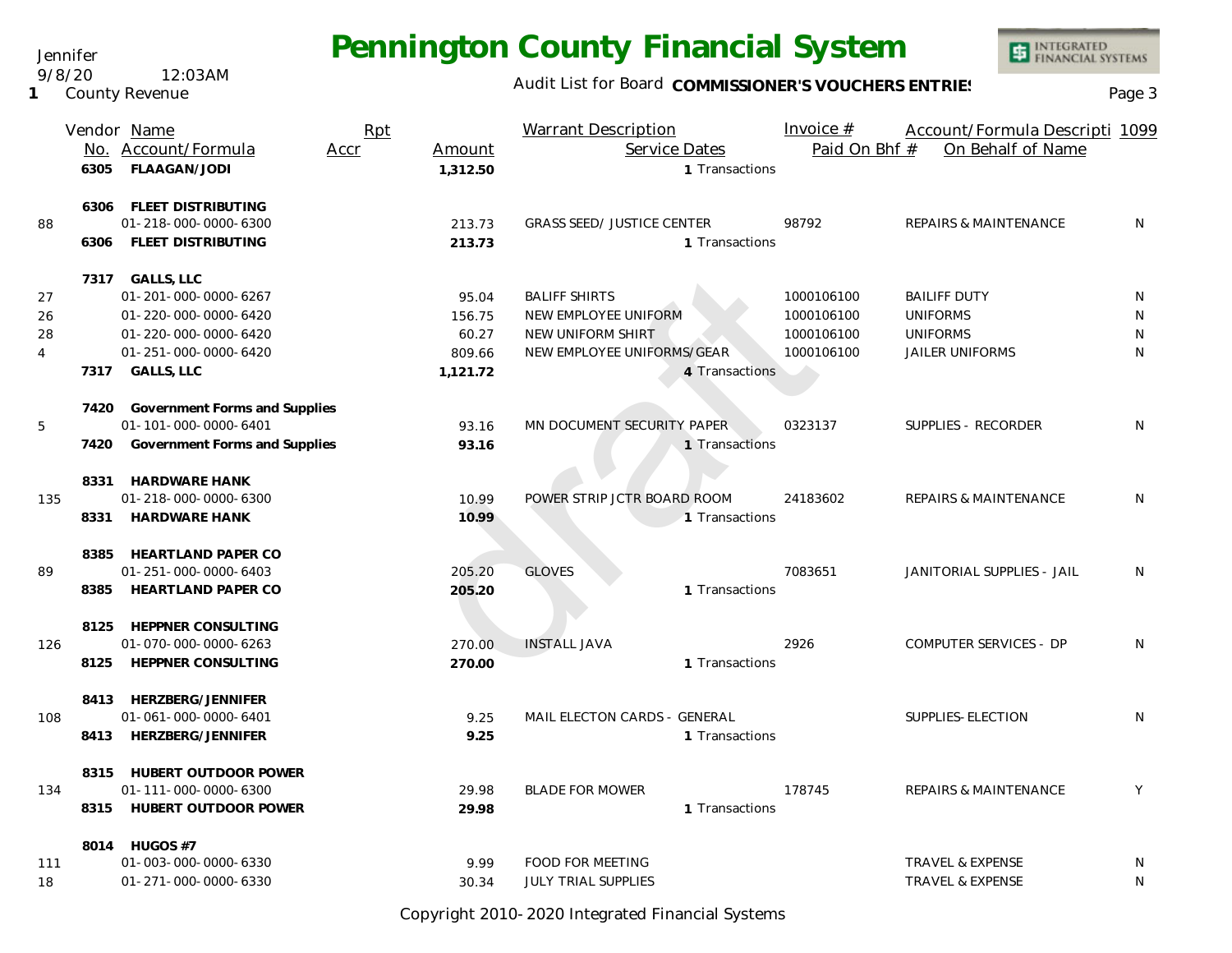Audit List for Board COMMISSIONER'S VOUCHERS ENTRIES<br>Page 4

|                                  | 8014                  | Vendor Name<br>No. Account/Formula<br>HUGOS #7                                                                                                                                                               | Rpt<br>Accr | Amount<br>40.33                                                        | <b>Warrant Description</b><br>Service Dates<br>2 Transactions                                                                                                                   | Invoice $#$<br>Paid On Bhf #                      | Account/Formula Descripti 1099<br>On Behalf of Name                                                                                                                                               |                  |
|----------------------------------|-----------------------|--------------------------------------------------------------------------------------------------------------------------------------------------------------------------------------------------------------|-------------|------------------------------------------------------------------------|---------------------------------------------------------------------------------------------------------------------------------------------------------------------------------|---------------------------------------------------|---------------------------------------------------------------------------------------------------------------------------------------------------------------------------------------------------|------------------|
| 6                                |                       | 11315 KILEN/CYNTHIA<br>01-802-000-0000-6401<br>11315 KILEN/CYNTHIA                                                                                                                                           |             | 156.71<br>156.71                                                       | REIMBURSE - PPE FOR OFFICE<br>1 Transactions                                                                                                                                    |                                                   | SUPPLIES - CRF GRANT                                                                                                                                                                              | N                |
| 132                              |                       | 12123 LES'S SANITATION SERVICE<br>01-800-000-0000-6262<br>12123 LES'S SANITATION SERVICE                                                                                                                     |             | 103.97<br>103.97                                                       | SERVICES - WELFARE<br>1 Transactions                                                                                                                                            | 620755                                            | OTHER SERVICES-WELFARE BUILDI N                                                                                                                                                                   |                  |
| $\overline{7}$<br>31<br>8<br>116 | 13498                 | 13498 MARCO TECHNOLOGIES LLC<br>01-601-000-0000-6301<br>01-132-000-0000-6301<br>01-801-000-0000-6301<br>01-801-000-0000-6301<br>MARCO TECHNOLOGIES LLC                                                       |             | 116.26<br>135.76<br>307.90<br>96.23<br>656.15                          | CANON COPIER CONTRACT<br>EQ465509 MAINTENANCE AGREEMENT<br>EQ238936 MAINTENANCE AGREEMENT<br>EQ 767167 MAINTENANCE AGRMNT<br>4 Transactions                                     | 7876899<br>INV7880744<br>INV7883740<br>INV7902912 | MAINTENANCE AGREEMENT<br>MAINTENANCE AGREEMENT<br>MAINTENANCE AGREEMENT<br>MAINTENANCE AGREEMENT                                                                                                  | N<br>N<br>N<br>N |
| 137                              | 99999997<br>999999997 | <b>MICROSOFT</b><br>01-802-000-0000-6631<br><b>MICROSOFT</b>                                                                                                                                                 |             | 39,777.89<br>39,777.89                                                 | 20 SURFACE PROS & ACCESSORIES<br>1 Transactions                                                                                                                                 |                                                   | <b>FURNITURE &amp; EQUIPMENT</b>                                                                                                                                                                  | N                |
| 32                               | 13383                 | MINNCOR INDUSTRIES<br>01-132-000-0000-6401<br>13383 MINNCOR INDUSTRIES                                                                                                                                       |             | 35.00<br>35.00                                                         | MOTOR VEHICLE TITLE SERVICE<br>1 Transactions                                                                                                                                   | SO1091643                                         | SUPPLIES - MOTOR VEHICLE                                                                                                                                                                          | N                |
| 79<br>75<br>78<br>74<br>76<br>77 | 13322                 | 13322 MINNESOTA STATE TREASURER<br>01-101-000-0000-6801<br>01-101-000-0000-6825<br>01-101-000-0000-6827<br>01-101-000-0000-6829<br>01-101-000-0000-6831<br>01-101-000-0000-6848<br>MINNESOTA STATE TREASURER |             | 6.00<br>1,440.00<br>2,026.50<br>141.00<br>472.00<br>470.00<br>4,555.50 | REGISTERED LAND<br>MARRIAGE SURCHARGE<br>RECORDER & REGISTRAR'S FEES<br>CHILDREN'S SURCHARGE<br><b>BIRTH/DEATH SURCHARGE</b><br><b>BIRTH RECORD SURCHARGE</b><br>6 Transactions |                                                   | MISCELLANEOUS EXPENSE - RECOR N<br>MARRIAGE SURCHARGES MN - REC N<br><b>STATE SURCHARGES</b><br>CHILDREN SURCHARGE MN - RECO N<br>BIRTH/DEATH CERTIF SURCHARGE N<br><b>BIRTH DEFECT SURCHARGE</b> | N<br>N           |
| 136                              | 13460<br>13460        | MN ENERGY RESOURCES CORP<br>01-111-000-0000-6251<br>MN ENERGY RESOURCES CORP                                                                                                                                 |             | 50.23<br>50.23                                                         | SERVICES - COURTHOUSE<br>1 Transactions                                                                                                                                         | 3033912508                                        | <b>GAS - COURTHOUSE</b>                                                                                                                                                                           | N                |
| 9                                | 13406                 | <b>MOECO FIRE &amp; SAFETY</b><br>01-218-000-0000-6300                                                                                                                                                       |             | 78.55                                                                  | ANNUAL CERT. INSPECTION                                                                                                                                                         | A841                                              | <b>REPAIRS &amp; MAINTENANCE</b>                                                                                                                                                                  | N                |

Copyright 2010-2020 Integrated Financial Systems

Jennifer 9/8/20 12:03AM

**1** County Revenue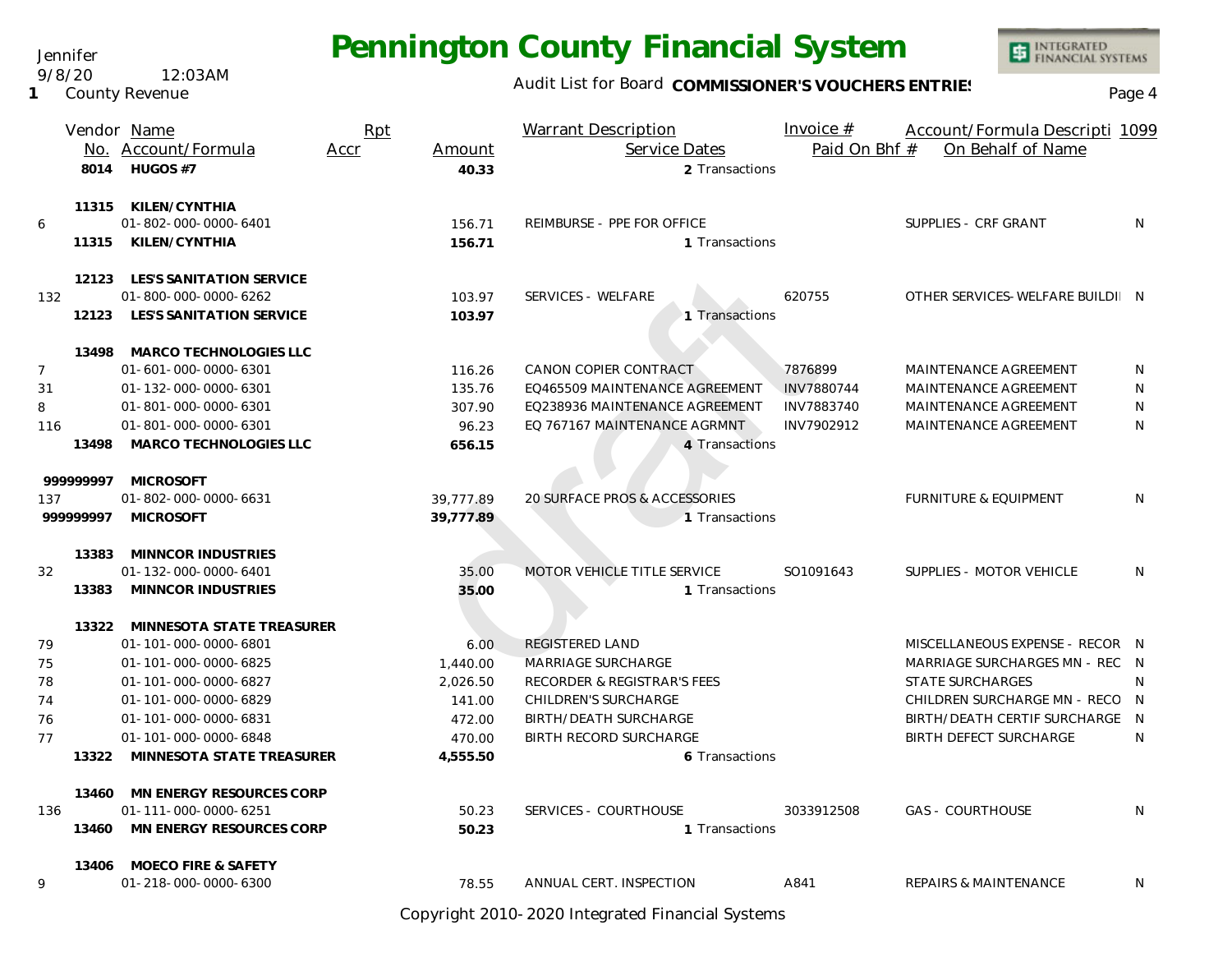Jennifer 9/8/20 12:03AM

**1** County Revenue

### Audit List for Board COMMISSIONER'S VOUCHERS ENTRIES<br>Page 5

|     |           | Vendor Name                               | Rpt  |          | Warrant Description         | Invoice $#$   | Account/Formula Descripti 1099   |    |
|-----|-----------|-------------------------------------------|------|----------|-----------------------------|---------------|----------------------------------|----|
|     |           | No. Account/Formula                       | Accr | Amount   | Service Dates               | Paid On Bhf # | On Behalf of Name                |    |
|     | 13406     | MOECO FIRE & SAFETY                       |      | 78.55    | 1 Transactions              |               |                                  |    |
|     |           | 14440 NORTHDALE OIL INC.                  |      |          |                             |               |                                  |    |
| 91  |           | 01-218-000-0000-6300                      |      | 9.11     | GAS/LAWN MOWER              | 1023550       | REPAIRS & MAINTENANCE            | N. |
|     |           | 14440 NORTHDALE OIL INC.                  |      | 9.11     | 1 Transactions              |               |                                  |    |
|     |           | 14123 NORTHWEST BEVERAGE INC              |      |          |                             |               |                                  |    |
| 128 |           | 01-801-000-0000-6801                      |      | 37.50    | WATER                       |               | MISCELLANEOUS EXPENSE            | N  |
| 94  |           | 01-220-000-0000-6801                      |      | 74.25    | WATER (10)                  | 1194657       | MISCELLANEOUS EXPENSE            | N  |
| 93  |           | 01-251-000-0000-6801                      |      | 81.50    | <b>WATER (11)</b>           | 1195962       | MISCELLANEOUS EXPENSE - JAIL     | N  |
| 95  |           | 01-220-000-0000-6801                      |      | 10.00    | MONTHLY RENTAL/ AUGUST      | 1196751       | MISCELLANEOUS EXPENSE            | N  |
| 96  |           | 01-251-000-0000-6801                      |      | 10.00    | MONTHLY RENTAL/ AUGUST      | 1196751       | MISCELLANEOUS EXPENSE - JAIL     | N  |
|     | 14123     | NORTHWEST BEVERAGE INC                    |      | 213.25   | 5 Transactions              |               |                                  |    |
|     |           | 14312 NORTHWEST POWER SYSTEMS             |      |          |                             |               |                                  |    |
| 138 |           | 01-218-000-0000-6300                      |      | 54.59    | PULLY FOR JUSTICE CTR       | T299370       | REPAIRS & MAINTENANCE            | N  |
| 11  |           | 01-111-000-0000-6300                      |      | 192.42   | AIR COMPRESSOR FOR GOVT CTR | T299467       | <b>REPAIRS &amp; MAINTENANCE</b> | N  |
|     |           | 14312 NORTHWEST POWER SYSTEMS             |      | 247.01   | 2 Transactions              |               |                                  |    |
|     | 15323     | OFFICE DEPOT                              |      |          |                             |               |                                  |    |
| 14  |           | 01-201-000-0000-6405                      |      | 29.20    | <b>ENVELOPES</b>            | 117044917001  | <b>GENERAL SUPPLIES</b>          | N  |
| 13  |           | 01-251-000-0000-6405                      |      | 28.78    | DRY ERASE MARKERS           | 117044917001  | <b>GENERAL SUPPLIES - JAIL</b>   | N  |
| 12  |           | 01-251-000-0000-6405                      |      | 63.59    | <b>LABELS</b>               | 117520935001  | <b>GENERAL SUPPLIES - JAIL</b>   | N  |
| 122 |           | 01-091-000-0000-6401                      |      | 16.99    | STAR TECH MINI DISPLAY      | 117979171001  | <b>SUPPLIES</b>                  | N  |
| 92  |           | 01-251-000-0000-6405                      |      | 113.89   | INK/DC                      | 119906141001  | <b>GENERAL SUPPLIES - JAIL</b>   | N  |
|     | 15323     | OFFICE DEPOT                              |      | 252.45   | 5 Transactions              |               |                                  |    |
|     | 15329     | OIL BOYZ EXPRESS LUBE                     |      |          |                             |               |                                  |    |
| 25  |           | 01-201-000-0000-6304                      |      | 221.31   | OIL CHANGE/SERVICE/BATTERY  | 158394        | REPAIR & MAINTENANCE - SQUAD: N  |    |
|     | 15329     | OIL BOYZ EXPRESS LUBE                     |      | 221.31   | 1 Transactions              |               |                                  |    |
|     | 999999997 | PAUTZKE/TAMI                              |      |          |                             |               |                                  |    |
| 15  |           | 01-270-000-0000-6401                      |      | 50.00    | VIRTUAL NEW LAWS SERIES TRG | 6216          | SUPPLIES - CRIME                 | N  |
|     | 99999997  | PAUTZKE/TAMI                              |      | 50.00    | 1 Transactions              |               |                                  |    |
|     |           | 16067 PEMBERTON, SORLIE, RUFER & KERSHNEI |      |          |                             |               |                                  |    |
| 114 |           | 01-111-000-0000-6262                      |      | 12.00    | <b>EMPLOYEE MATTER</b>      | 92            | OTHER SERVICES - COURTHOUSE      | Y  |
| 115 |           | 01-201-000-0000-6801                      |      | 1,917.00 | <b>EMPLOYEE MATTER</b>      | 92            | MISCELLANEOUS EXPENSE            | Y  |
|     | 16067     | PEMBERTON, SORLIE, RUFER & KERSHNEI       |      | 1,929.00 | 2 Transactions              |               |                                  |    |

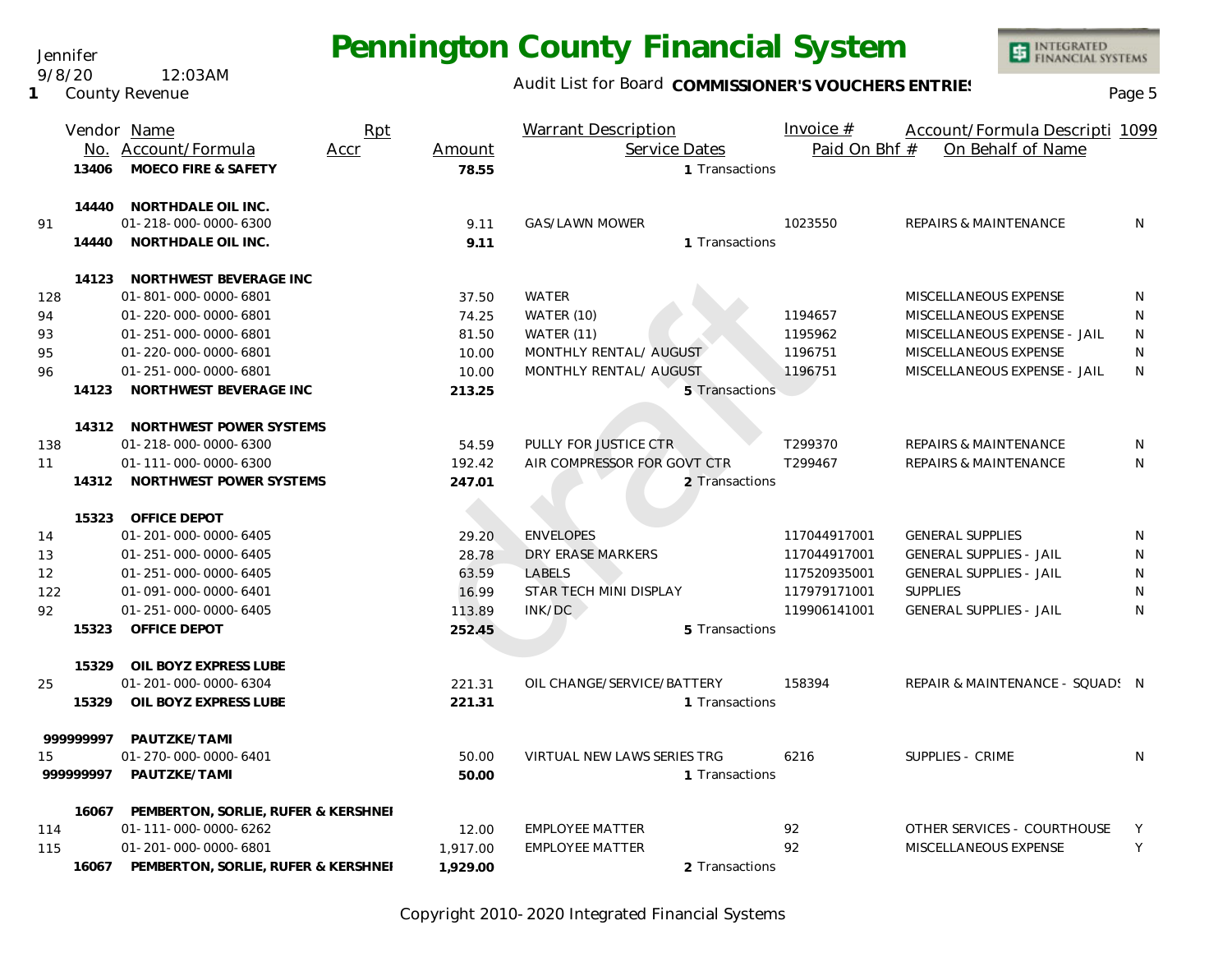Jennifer 9/8/20 12:03AM

**19302 STERICYCLE**

**1** County Revenue

#### Audit List for Board COMMISSIONER'S VOUCHERS ENTRIES

|     |           | Vendor Name<br>No. Account/Formula<br>16313 PENNINGTON COUNTY AUDITOR | Rpt<br>Accr | Amount    | <b>Warrant Description</b><br>Service Dates |                | Invoice $#$<br>Paid On Bhf # | Account/Formula Descripti 1099<br>On Behalf of Name |   |
|-----|-----------|-----------------------------------------------------------------------|-------------|-----------|---------------------------------------------|----------------|------------------------------|-----------------------------------------------------|---|
| 16  |           | 01-601-000-0000-6209                                                  |             | 87.25     | <b>JUNE POSTAGE</b>                         |                | 4031                         | POSTAGE                                             | N |
| 17  |           | 01-601-000-0000-6209                                                  |             | 167.45    | <b>JULY POSTAGE</b>                         |                | 4031                         | <b>POSTAGE</b>                                      | N |
|     | 16313     | PENNINGTON COUNTY AUDITOR                                             |             | 254.70    |                                             | 2 Transactions |                              |                                                     |   |
|     | 16359     | PENNINGTON COUNTY CRIME VICTIM                                        |             |           |                                             |                |                              |                                                     |   |
| 133 |           | 01-270-000-0000-6262                                                  |             | 100.00    | ASSISTANCE WITH FILING FEE                  |                | HRO 57JV20185                | OTHER SERVICES-CRIME VICTIM                         | N |
|     | 16359     | PENNINGTON COUNTY CRIME VICTIM                                        |             | 100.00    |                                             | 1 Transactions |                              |                                                     |   |
|     | 16329     | PENNINGTON HISTORICAL SOCIETY                                         |             |           |                                             |                |                              |                                                     |   |
| 127 |           | 01-003-000-0000-6822                                                  |             | 14,500.00 | 2020 APPROPRIATION                          |                |                              | PENNINGTON COUNTY HISTORICAL N                      |   |
|     | 16329     | PENNINGTON HISTORICAL SOCIETY                                         |             | 14,500.00 |                                             | 1 Transactions |                              |                                                     |   |
|     |           | 16362 PETERSON/NEIL                                                   |             |           |                                             |                |                              |                                                     |   |
| 139 |           | 01-003-000-0000-6330                                                  |             | 101.20    | <b>JULY MILEAGE</b>                         |                |                              | <b>TRAVEL &amp; EXPENSE</b>                         | N |
|     |           | 16362 PETERSON/NEIL                                                   |             | 101.20    |                                             | 1 Transactions |                              |                                                     |   |
|     |           | 16460 POMP'S TIRE SERVICE INC                                         |             |           |                                             |                |                              |                                                     |   |
| 19  |           | 01-255-000-0000-6330                                                  |             | 125.99    | <b>TRAILER REPAIR</b>                       |                | 1550003590                   | <b>TRAVEL &amp; EXPENSE</b>                         | N |
|     | 16460     | POMP'S TIRE SERVICE INC                                               |             | 125.99    |                                             | 1 Transactions |                              |                                                     |   |
|     | 99999997  | PRO-RIDE MOTORSPORTS                                                  |             |           |                                             |                |                              |                                                     |   |
| 20  |           | 01-215-000-0000-6801                                                  |             | 207.05    | BILGE PUMP/REPAIR SO BOAT                   |                |                              | MISCELLANEOUS DIVE EQUIPMENT N                      |   |
|     | 999999997 | PRO-RIDE MOTORSPORTS                                                  |             | 207.05    |                                             | 1 Transactions |                              |                                                     |   |
|     | 18440     | READITECH IT SOLUTIONS                                                |             |           |                                             |                |                              |                                                     |   |
| 125 |           | 01-802-000-0000-6401                                                  |             | 55.00     | <b>WEBCAM - COVID</b>                       |                | 163685                       | SUPPLIES - CRF GRANT                                | N |
| 124 |           | 01-802-000-0000-6401                                                  |             | 19.00     | <b>HEADSET - COVID</b>                      |                | 163687                       | SUPPLIES - CRF GRANT                                | N |
|     | 18440     | <b>READITECH IT SOLUTIONS</b>                                         |             | 74.00     |                                             | 2 Transactions |                              |                                                     |   |
|     | 18340     | RIVER WALK PUBLIC HOUSE                                               |             |           |                                             |                |                              |                                                     |   |
| 129 |           | 01-802-000-0000-6401                                                  |             | 112.00    | CLEANING SUPPLIES - COVID                   |                |                              | SUPPLIES - CRF GRANT                                | N |
|     | 18340     | RIVER WALK PUBLIC HOUSE                                               |             | 112.00    |                                             | 1 Transactions |                              |                                                     |   |
|     |           | 19360 SPEED'S AUTO SERVICE                                            |             |           |                                             |                |                              |                                                     |   |
| 30  |           | 01-800-000-0000-6262                                                  |             | 1,800.00  | AUGUST CLEANING                             |                | <b>LEC820</b>                | OTHER SERVICES-WELFARE BUILDI Y                     |   |
| 29  |           | 01-111-000-0000-6262                                                  |             | 1,300.00  | AUGUST CLEANING                             |                | SS820                        | OTHER SERVICES - COURTHOUSE                         | Y |
|     | 19360     | SPEED'S AUTO SERVICE                                                  |             | 3,100.00  |                                             | 2 Transactions |                              |                                                     |   |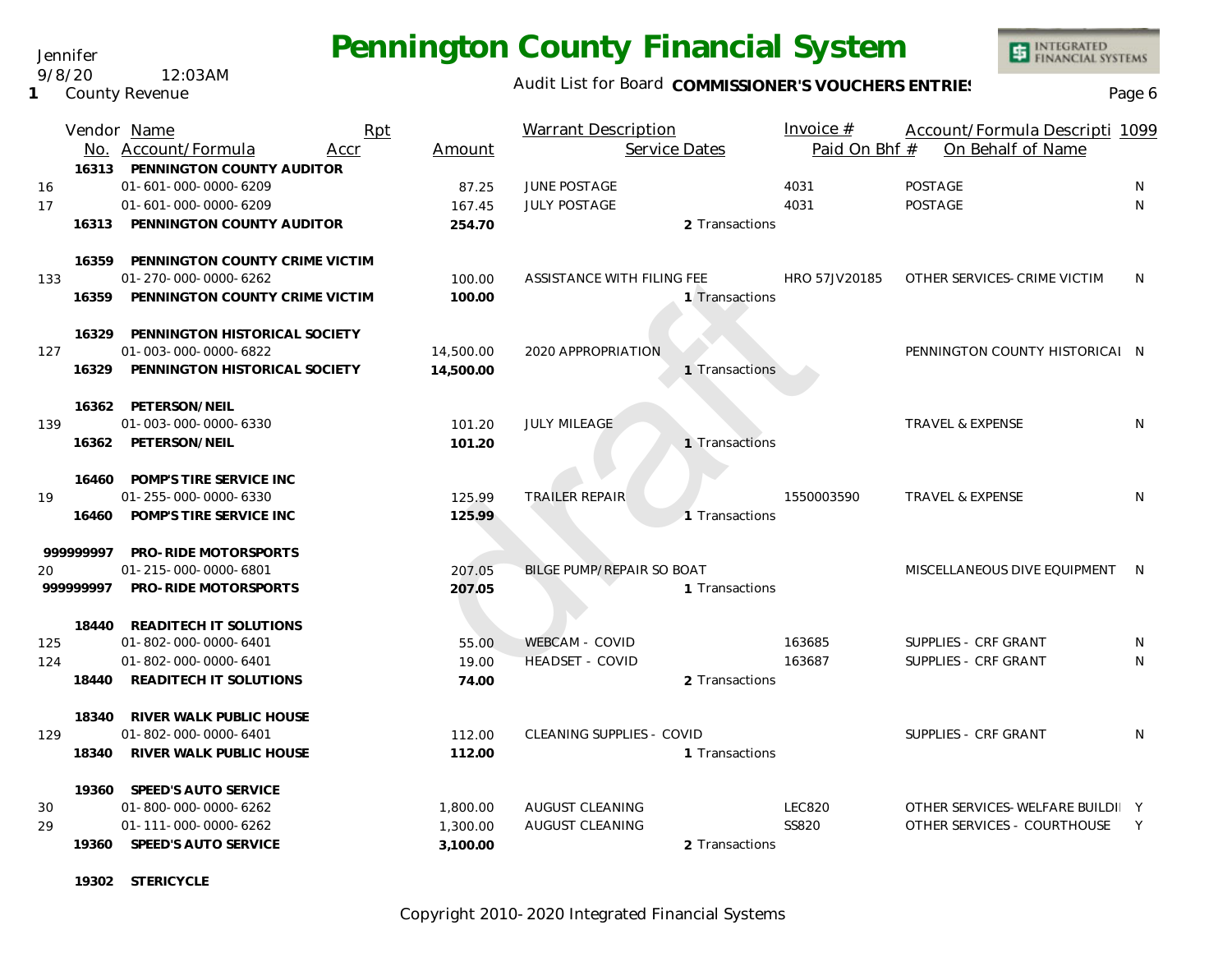Audit List for Board COMMISSIONER'S VOUCHERS ENTRIES<br>Page 7

INTEGRATED<br>FINANCIAL SYSTEMS

|           | Vendor Name                 | Rpt  |          | Warrant Description                      | Invoice $#$     | Account/Formula Descripti 1099   |    |
|-----------|-----------------------------|------|----------|------------------------------------------|-----------------|----------------------------------|----|
|           | No. Account/Formula         | Accr | Amount   | Service Dates                            | Paid On Bhf #   | On Behalf of Name                |    |
| 24        | 01-251-000-0000-6405        |      | 279.60   | <b>QUARTERLY FEE &amp; ENERGY CHARGE</b> | 4009567317      | <b>GENERAL SUPPLIES - JAIL</b>   | N  |
| 19302     | <b>STERICYCLE</b>           |      | 279.60   | 1 Transactions                           |                 |                                  |    |
| 99999997  | TACTICAL SOLUTIONS          |      |          |                                          |                 |                                  |    |
| 21        | 01-201-000-0000-6304        |      | 272.00   | 8 RADAR CERTS/TUNING FORKS               | 8095            | REPAIR & MAINTENANCE - SQUAD: N  |    |
| 999999997 | TACTICAL SOLUTIONS          |      | 272.00   | 1 Transactions                           |                 |                                  |    |
| 20027     | THE TIMES                   |      |          |                                          |                 |                                  |    |
| 22        | 01-601-000-0000-6240        |      | 44.00    | ANNUAL SUBSCRIPTION                      |                 | <b>SUBSCRIPTIONS</b>             | N. |
| 98        | 01-106-000-0000-6231        |      | 78.75    | WATCH - DEPUTY ASSESSOR                  | $8 - 1 - 2020$  | PUBLISHING - ASSESSOR            | N  |
| 99        | 01-106-000-0000-6231        |      | 10.00    | <b>INTERNET JOB PAGE</b>                 | $8 - 1 - 2020$  | PUBLISHING - ASSESSOR            | N. |
| 102       | 01-041-000-0000-6231        |      | 74.00    | TIMES - DEPUTY AUDITOR                   | $8 - 12 - 2020$ | PUBLISHING/ADVERTISING - AUDIT N |    |
| 103       | 01-041-000-0000-6231        |      | 90.00    | WATCH - DEPUTY AUDITOR/ACCT MGR          | $8 - 15 - 2020$ | PUBLISHING/ADVERTISING - AUDIT N |    |
| 104       | 01-041-000-0000-6231        |      | 74.00    | TIMES - DEPUTY AUDITOR/ACCT MGR          | $8 - 19 - 2020$ | PUBLISHING/ADVERTISING - AUDIT N |    |
| 106       | 01-003-000-0000-6231        |      | 251.16   | PROCEEDINGS OF 6/23                      | $8 - 5 - 2020$  | PUBLISHING - BOARD               | N  |
| 107       | 01-003-000-0000-6231        |      | 398.36   | PROCEEDINGS OF 7/14                      | $8 - 5 - 2020$  | PUBLISHING - BOARD               | N  |
| 100       | 01-106-000-0000-6231        |      | 74.00    | TIMES - DEPUTY ASSESSOR                  | $8 - 5 - 2020$  | PUBLISHING - ASSESSOR            | N  |
| 105       | 01-041-000-0000-6401        |      | 96.50    | PRINTING - MORTGAGE TAX RECEIPT          | $8 - 7 - 2020$  | SUPPLIES - AUDITOR               | N  |
| 101       | 01-041-000-0000-6231        |      | 90.00    | WATCH - DEPUTY AUDITOR                   | $8 - 8 - 2020$  | PUBLISHING/ADVERTISING - AUDIT N |    |
| 20027     | THE TIMES                   |      | 1,280.77 | 11 Transactions                          |                 |                                  |    |
| 20300     | <b>TOWNSEND PRICING INC</b> |      |          |                                          |                 |                                  |    |
| 109       | 01-061-000-0000-6401        |      | 258.00   | <b>LABELS</b>                            | 0425352-IN      | SUPPLIES-ELECTION                | N. |
| 20300     | TOWNSEND PRICING INC        |      | 258.00   | 1 Transactions                           |                 |                                  |    |
| 21008     | UNIVERSAL SCREEN PRINT      |      |          |                                          |                 |                                  |    |
| 23        | 01-251-000-0000-6420        |      | 27.79    | <b>EMBROIDERY 2 JACKETS</b>              | 39186           | <b>JAILER UNIFORMS</b>           | N  |
| 21008     | UNIVERSAL SCREEN PRINT      |      | 27.79    | 1 Transactions                           |                 |                                  |    |
| 23303     | WEST GROUP PAYMENT CENTER   |      |          |                                          |                 |                                  |    |
| 130       | 01-016-000-0000-6242        |      | 1.011.46 | AUGUST WEST LAW ACCESS                   | 842913551       | SUBSCRIPTIONS - LAW LIBRARY      | N. |

**1 Fund Total: County Revenue 46 Vendors 95 Transactions**

Jennifer

**1** County Revenue

9/8/20 12:03AM

**1,011.46 1**

**74,076.70**

23303 WEST GROUP PAYMENT CENTER  $1,011.46$  1.011.46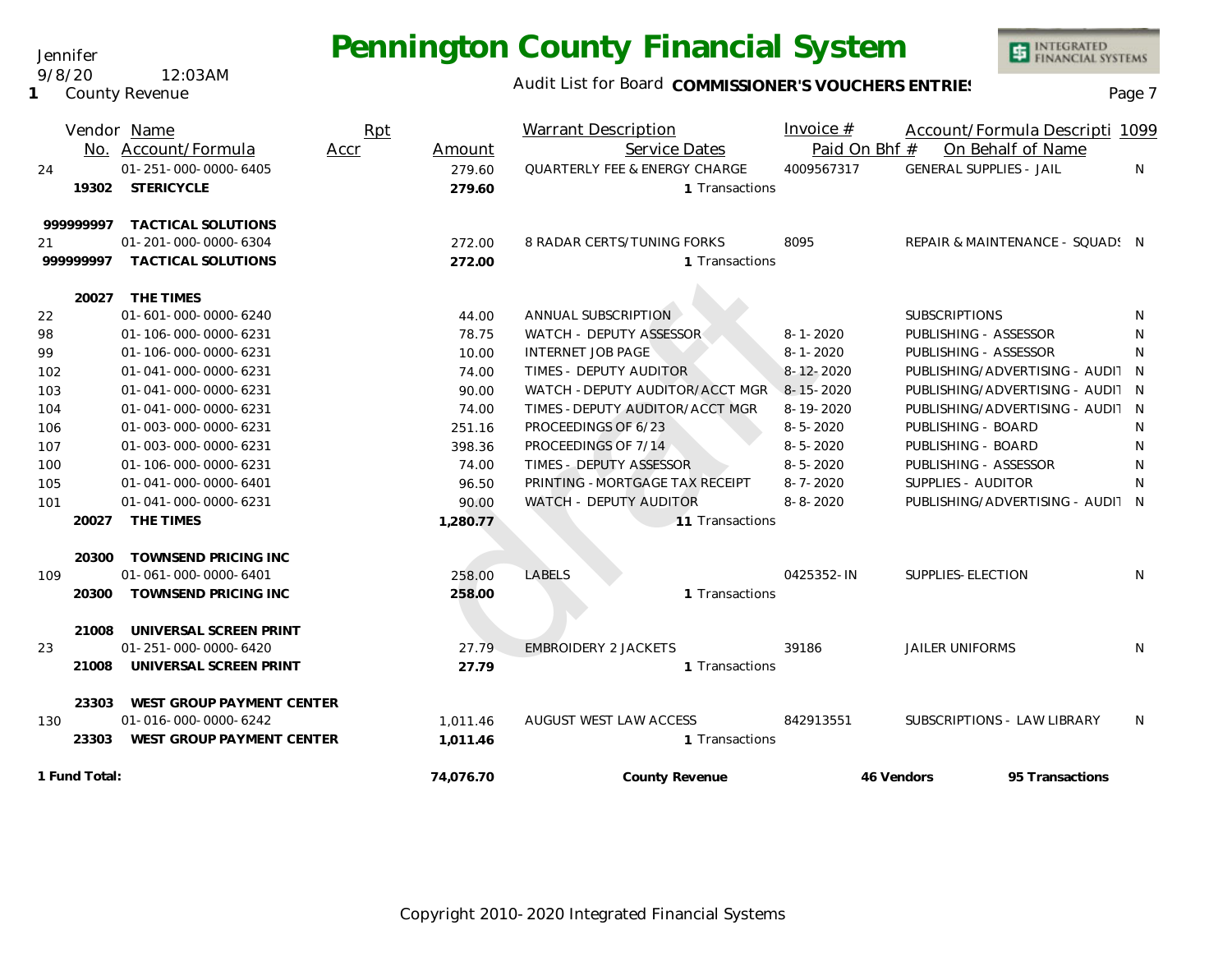Jennifer 9/8/20 12:03AM

**3** Road & Bridge

#### Audit List for Board COMMISSIONER'S VOUCHERS ENTRIES

|    |      | Vendor Name<br>No. Account/Formula | Rpt<br>Accr | Amount    | <b>Warrant Description</b><br>Service Dates |                | Invoice $#$<br>Paid On Bhf # | Account/Formula Descripti 1099<br>On Behalf of Name |              |
|----|------|------------------------------------|-------------|-----------|---------------------------------------------|----------------|------------------------------|-----------------------------------------------------|--------------|
|    |      | 1350 AMERIPRIDE SERVICES, INC      |             |           |                                             |                |                              |                                                     |              |
| 73 |      | 03-320-000-0000-6262               |             | 710.12    | SHOP 500 RUGS                               |                |                              | OTHER SERVICES                                      | N            |
|    | 1350 | AMERIPRIDE SERVICES, INC           |             | 710.12    |                                             | 1 Transactions |                              |                                                     |              |
|    |      | 1364 AUTO VALUE                    |             |           |                                             |                |                              |                                                     |              |
| 68 |      | 03-350-000-0000-6556               |             | 6.49      | COUPKER                                     |                |                              | <b>SHOP SUPPLIES</b>                                | N            |
| 70 |      | 03-350-000-0000-6556               |             | 17.70     | <b>DISC &amp; CLEANER</b>                   |                |                              | <b>SHOP SUPPLIES</b>                                | N            |
| 69 |      | 03-350-000-0000-6564               |             | 7.16      | OIL FILTERS UNIT 317                        |                |                              | EQUIPMENT REPAIR PARTS                              | N            |
| 71 |      | 03-350-000-0000-6564               |             | 210.55    | <b>BATTERY FILTERS</b>                      |                |                              | EQUIPMENT REPAIR PARTS                              | N            |
| 72 |      | 03-350-000-0000-6564               |             | 29.99     | <b>SEALS</b>                                |                |                              | <b>EQUIPMENT REPAIR PARTS</b>                       | $\mathsf{N}$ |
|    | 1364 | <b>AUTO VALUE</b>                  |             | 271.89    |                                             | 5 Transactions |                              |                                                     |              |
|    | 3500 | COULOMBE CONSULTING                |             |           |                                             |                |                              |                                                     |              |
| 67 |      | 03-330-000-0000-6261               |             | 1,680.00  | <b>INDEXING</b>                             |                |                              | CONSULTING & LEGAL SERVICES                         | Y            |
|    | 3500 | COULOMBE CONSULTING                |             | 1,680.00  |                                             | 1 Transactions |                              |                                                     |              |
|    | 5301 | EVANS STEEL COMPANY                |             |           |                                             |                |                              |                                                     |              |
| 66 |      | 03-330-000-0000-6554               |             | 41.72     | <b>SURVEY EQUIIPMENT</b>                    |                |                              | ENGINEERING & SURVEYING SUPPLI N                    |              |
|    |      | 5301 EVANS STEEL COMPANY           |             | 41.72     |                                             | 1 Transactions |                              |                                                     |              |
|    |      | 6315 FALLS RADIATOR SERVICE        |             |           |                                             |                |                              |                                                     |              |
| 65 |      | 03-350-000-0000-6564               |             | 50.00     | REPAIR COUPLER                              |                |                              | EQUIPMENT REPAIR PARTS                              | N.           |
|    |      | 6315 FALLS RADIATOR SERVICE        |             | 50.00     |                                             | 1 Transactions |                              |                                                     |              |
|    |      | 6006 FARMERS UNION OIL             |             |           |                                             |                |                              |                                                     |              |
| 61 |      | 03-350-000-0000-6560               |             | 6,238.78  | GAS & DIESEL SHOP 500                       |                |                              | <b>GAS &amp; DIESEL</b>                             | N            |
| 62 |      | 03-350-000-0000-6560               |             | 2,274.74  | DIESEL SHOP 211                             |                |                              | <b>GAS &amp; DIESEL</b>                             | N            |
| 63 |      | 03-350-000-0000-6560               |             | 1,642.68  | DIESEL SHOP 212                             |                |                              | <b>GAS &amp; DIESEL</b>                             | N            |
| 64 |      | 03-350-000-0000-6562               |             | 2,306.60  | <b>GREASE &amp; OIL</b>                     |                |                              | MOTOR OIL & LUBRICANTS                              | N            |
|    | 6006 | FARMERS UNION OIL                  |             | 12,462.80 |                                             | 4 Transactions |                              |                                                     |              |
|    |      | 6306 FLEET DISTRIBUTING            |             |           |                                             |                |                              |                                                     |              |
| 57 |      | 03-330-000-0000-6554               |             | 3.79      | COUPLING                                    |                |                              | ENGINEERING & SURVEYING SUPPLI N                    |              |
| 56 |      | 03-350-000-0000-6556               |             | 30.74     | BRUSH/CAR WASH FLUID                        |                |                              | <b>SHOP SUPPLIES</b>                                | N            |
|    |      | 6306 FLEET DISTRIBUTING            |             | 34.53     |                                             | 2 Transactions |                              |                                                     |              |
|    |      | 6344 FLEETPRIDE                    |             |           |                                             |                |                              |                                                     |              |
| 58 |      | 03-350-000-0000-6564               |             | 395.00    | POWER STEERING PUMP                         |                |                              | EQUIPMENT REPAIR PARTS                              | N            |
| 59 |      | 03-350-000-0000-6564               |             | 334.48    | FILTERS, U-JOINT                            |                |                              | EQUIPMENT REPAIR PARTS                              | N            |
| 60 |      | 03-350-000-0000-6564               |             | 156.93    | <b>FILTERS</b>                              |                |                              | EQUIPMENT REPAIR PARTS                              | N            |

Copyright 2010-2020 Integrated Financial Systems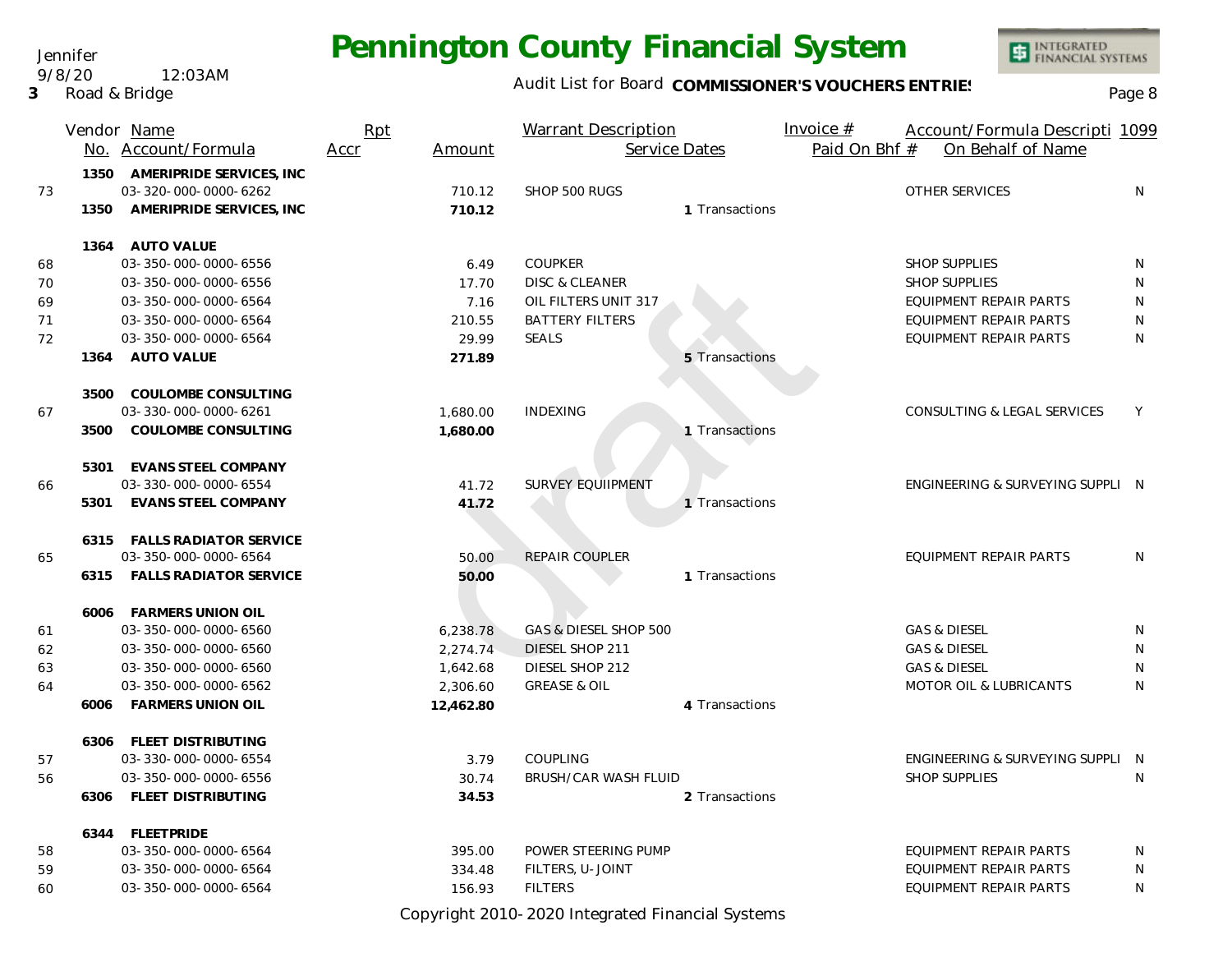Jennifer 9/8/20 12:03AM

**3** Road & Bridge

## **Pennington County Financial System**

### Audit List for Board COMMISSIONER'S VOUCHERS ENTRIES<br>Page 9

|     |       | Vendor Name<br>No. Account/Formula<br>Accr | Rpt<br>Amount | Warrant Description<br>Service Dates | Invoice $#$<br>Account/Formula Descripti 1099<br>Paid On Bhf #<br>On Behalf of Name |              |
|-----|-------|--------------------------------------------|---------------|--------------------------------------|-------------------------------------------------------------------------------------|--------------|
|     |       | 6344 FLEETPRIDE                            | 886.41        | 3 Transactions                       |                                                                                     |              |
|     |       | 6318 FSSOLUTIONS                           |               |                                      |                                                                                     |              |
| 110 |       | 03-320-000-0000-6801                       | 112.76        | RANDON DRUG /ALCOHOL SCREENING       | MISCELLANEOUS EXPENSE                                                               | N            |
|     |       | 6318 FSSOLUTIONS                           | 112.76        | 1 Transactions                       |                                                                                     |              |
|     |       | 8356 HOUSTON ENGINEERING INC               |               |                                      |                                                                                     |              |
| 55  |       | 03-330-000-0000-6261                       | 16,964.15     | PROJECT DEVELOPMENT BRIDGE           | CONSULTING & LEGAL SERVICES                                                         | N            |
|     |       | 8356 HOUSTON ENGINEERING INC               | 16,964.15     | 1 Transactions                       |                                                                                     |              |
|     | 13498 | MARCO TECHNOLOGIES LLC                     |               |                                      |                                                                                     |              |
| 54  |       | 03-320-000-0000-6301                       | 5.00          | EQ326564 MAINTENANCE AGREEMENT       | MAINTENANCE AGREEMENT                                                               | N            |
|     | 13498 | MARCO TECHNOLOGIES LLC                     | 5.00          | 1 Transactions                       |                                                                                     |              |
|     |       | 14324 NAPA AUTO PARTS                      |               |                                      |                                                                                     |              |
| 52  |       | 03-350-000-0000-6556                       | 41.98         | <b>DISPOSABLE GLOVES</b>             | <b>SHOP SUPPLIES</b>                                                                | N            |
| 53  |       | 03-350-000-0000-6556                       | 34.68         | SHOP 211 SUPPLIES                    | SHOP SUPPLIES                                                                       | N            |
| 49  |       | 03-350-000-0000-6564                       | 15.99         | <b>SHOP TOWELS</b>                   | EQUIPMENT REPAIR PARTS                                                              | N            |
| 50  |       | 03-350-000-0000-6564                       | 241.72        | <b>BLOWER MOTOR</b>                  | EQUIPMENT REPAIR PARTS                                                              | N            |
| 51  |       | 03-350-000-0000-6564                       | 315.47        | <b>MUFFLER</b>                       | EQUIPMENT REPAIR PARTS                                                              | N            |
|     | 14324 | NAPA AUTO PARTS                            | 649.84        | 5 Transactions                       |                                                                                     |              |
|     |       | 14316 NELSON EQUIPMENT OF TRF INC          |               |                                      |                                                                                     |              |
| 48  |       | 03-350-000-0000-6564                       | 33.68         | CLAMP UNIT 267                       | EQUIPMENT REPAIR PARTS                                                              | N            |
|     |       | 14316 NELSON EQUIPMENT OF TRF INC          | 33.68         | 1 Transactions                       |                                                                                     |              |
|     |       | 14440 NORTHDALE OIL INC.                   |               |                                      |                                                                                     |              |
| 46  |       | 03-350-000-0000-6560                       | 3,096.67      | DIESEL SHOP 213                      | <b>GAS &amp; DIESEL</b>                                                             | N            |
| 47  |       | 03-350-000-0000-6560                       | 2,662.17      | DIESEL SHOP 215                      | <b>GAS &amp; DIESEL</b>                                                             | N            |
|     |       | 14440 NORTHDALE OIL INC.                   | 5,758.84      | 2 Transactions                       |                                                                                     |              |
|     | 14326 | NORTHWEST ASPHALT & MAINTENANCE            |               |                                      |                                                                                     |              |
| 45  |       | 03-350-000-0000-6565                       | 20,267.00     | CRACKSEAL CSAH 3                     | ROAD MATERIALS                                                                      | N            |
|     |       | 14326 NORTHWEST ASPHALT & MAINTENANCE      | 20,267.00     | 1 Transactions                       |                                                                                     |              |
|     |       | 14312 NORTHWEST POWER SYSTEMS              |               |                                      |                                                                                     |              |
| 43  |       | 03-350-000-0000-6564                       | 29.16         | OIL LEVEL GAUGE                      | EQUIPMENT REPAIR PARTS                                                              | N            |
| 44  |       | 03-350-000-0000-6564                       | 73.60         | <b>CLEVIS</b>                        | <b>EQUIPMENT REPAIR PARTS</b>                                                       | <sup>N</sup> |
|     |       | 14312 NORTHWEST POWER SYSTEMS              | 102.76        | 2 Transactions                       |                                                                                     |              |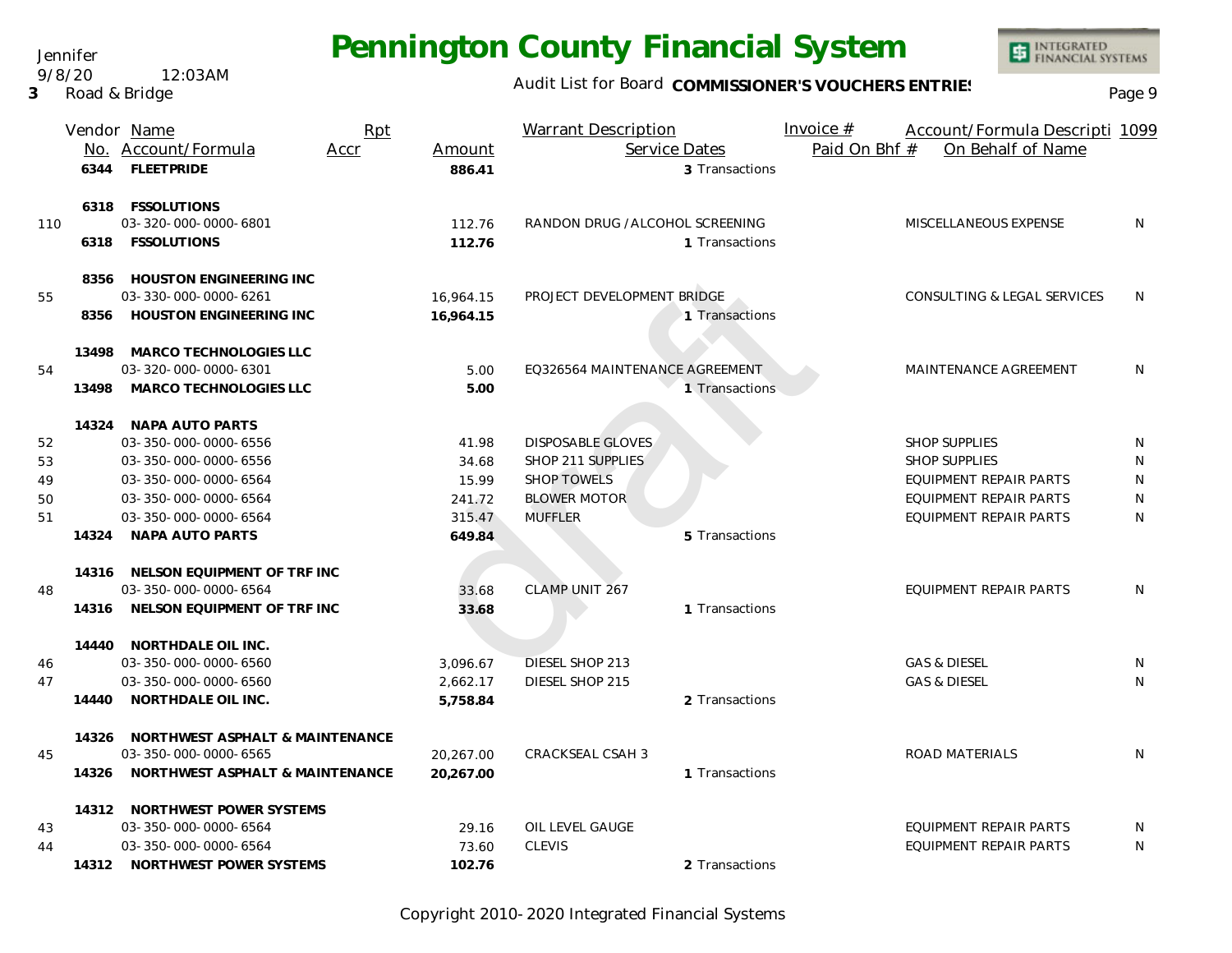Jennifer 9/8/20 12:03AM

**3** Road & Bridge

### Audit List for Board COMMISSIONER'S VOUCHERS ENTRIES<br>Page 10

|          |                | Vendor Name<br>No. Account/Formula                                                                     | Rpt<br>Accr | Amount                           | Warrant Description<br>Service Dates                                      | Invoice $#$<br>Paid On Bhf # | Account/Formula Descripti 1099<br>On Behalf of Name |                 |
|----------|----------------|--------------------------------------------------------------------------------------------------------|-------------|----------------------------------|---------------------------------------------------------------------------|------------------------------|-----------------------------------------------------|-----------------|
| 42       | 16379          | 16379 POLK COUNTY HIGHWAY DEPARTMENT<br>03-330-000-0000-6261<br>POLK COUNTY HIGHWAY DEPARTMENT         |             | 982.60<br>982.60                 | <b>INSPECT PROJECTS</b><br>1 Transactions                                 |                              | CONSULTING & LEGAL SERVICES                         | N               |
| 41       | 16460          | 16460 POMP'S TIRE SERVICE INC<br>03-350-000-0000-6564<br>POMP'S TIRE SERVICE INC                       |             | 1,108.00<br>1,108.00             | <b>TIRES</b><br>1 Transactions                                            |                              | EQUIPMENT REPAIR PARTS                              | N               |
| 39<br>40 | 18379<br>18379 | RDO TRUST # 80-5800<br>03-350-000-0000-6564<br>03-350-000-0000-6564<br>RDO TRUST # 80-5800             |             | 1,115.60<br>1,532.21<br>2,647.81 | <b>OIL KITS</b><br>REPAIR UNIT 201<br>2 Transactions                      |                              | EQUIPMENT REPAIR PARTS<br>EQUIPMENT REPAIR PARTS    | N.<br>N         |
| 37<br>38 | 18440          | 18440 READITECH IT SOLUTIONS<br>03-320-000-0000-6202<br>03-320-000-0000-6263<br>READITECH IT SOLUTIONS |             | 67.00<br>40.00<br>107.00         | HOSTED EXCHANGE - SEPT<br><b>BACK UP MANAGER - SEPT</b><br>2 Transactions |                              | <b>TELEPHONE</b><br><b>COMPUTER SERVICES</b>        | N<br>N          |
| 36       |                | 18319 RT VISION, INC.<br>03-320-000-0000-6263<br>18319 RT VISION, INC.                                 |             | 1,527.70<br>1,527.70             | ANNUAL SUPPORT - ETIME<br>1 Transactions                                  |                              | <b>COMPUTER SERVICES</b>                            | N               |
| 35       | 20343          | 20343 TITAN MACHINERY<br>03-350-000-0000-6564<br>TITAN MACHINERY                                       |             | 495.00<br>495.00                 | <b>GLASS UNIT 286</b><br>1 Transactions                                   |                              | EQUIPMENT REPAIR PARTS                              | N               |
| 34       |                | 22315 VALLEY TRUCK<br>03-350-000-0000-6564<br>22315 VALLEY TRUCK                                       |             | 177.72<br>177.72                 | <b>LAMP</b><br>1 Transactions                                             |                              | EQUIPMENT REPAIR PARTS                              | N               |
| 33       | 23318          | WALLWORK TRUCK CENTER<br>03-350-000-0000-6564<br>23318 WALLWORK TRUCK CENTER                           |             | 62.63<br>62.63                   | FILTER UNIT 303<br>1 Transactions                                         |                              | EQUIPMENT REPAIR PARTS                              | N               |
|          | 3 Fund Total:  |                                                                                                        |             | 67,139.96                        | Road & Bridge                                                             | 24 Vendors                   |                                                     | 42 Transactions |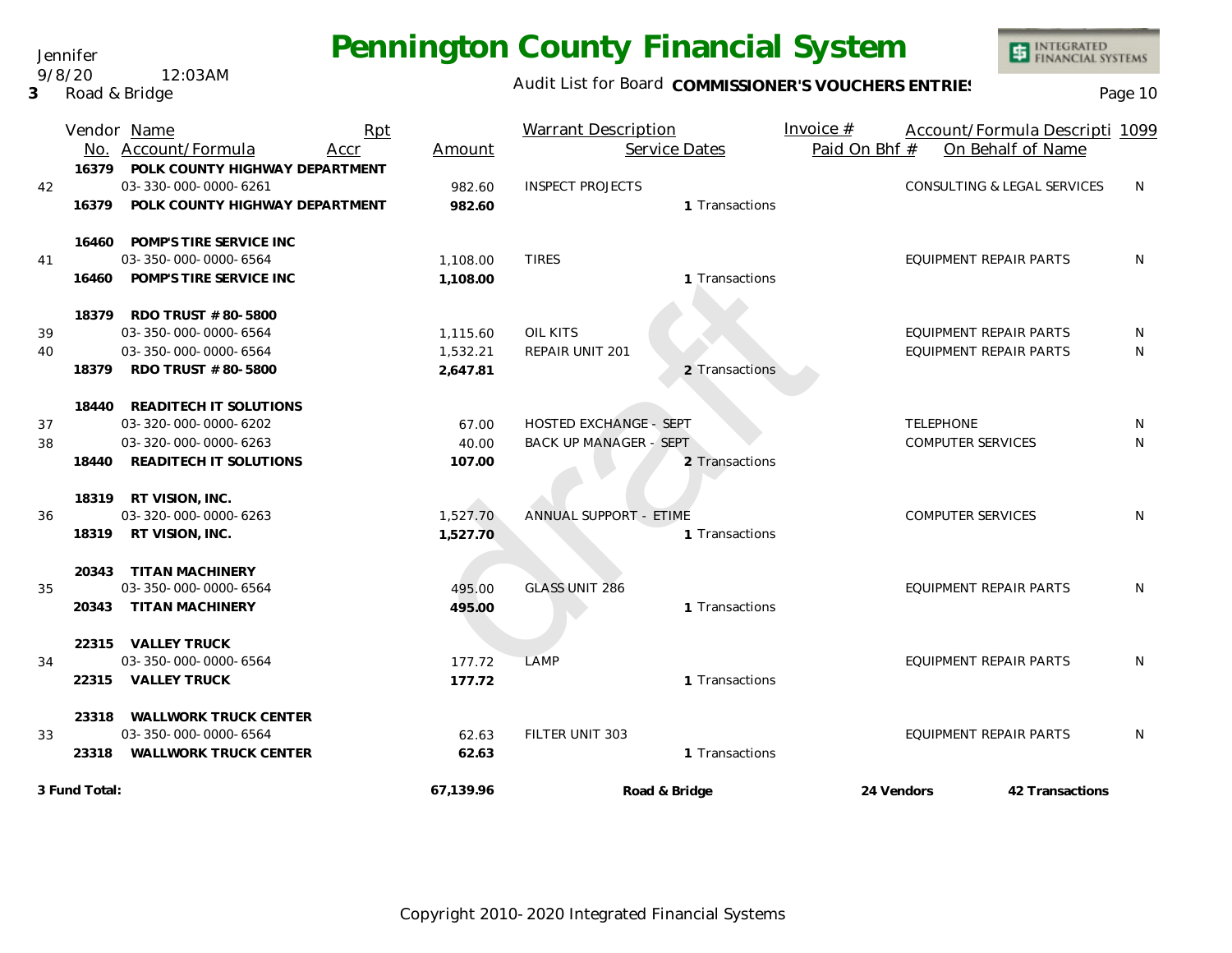Jennifer **32** Solid Waste Facility 9/8/20 12:03AM

### Audit List for Board COMMISSIONER'S VOUCHERS ENTRIES<br>
Page 11

|                | Vendor Name                                                      | Rpt  |                      | <b>Warrant Description</b>                       | Invoice $#$      | Account/Formula Descripti 1099  |
|----------------|------------------------------------------------------------------|------|----------------------|--------------------------------------------------|------------------|---------------------------------|
|                | No. Account/Formula                                              | Accr | Amount               | Service Dates                                    | Paid On Bhf #    | On Behalf of Name               |
| 131<br>1314    | 1314 ACE RENT-ALL<br>32-390-000-0000-6631<br>ACE RENT-ALL        |      | 42.75<br>42.75       | RENTAL - POST AUGER SOLID WAST<br>1 Transactions |                  | FURNITURE & EQUIPMENT-SCORE / Y |
| 16079<br>121   | PETERSON LUMBER<br>32-390-000-0000-6631<br>16079 PETERSON LUMBER |      | 1,472.15<br>1,472.15 | LUMBER SOLID WASSTE SHED<br>1 Transactions       | 2008006583       | FURNITURE & EQUIPMENT-SCORE / N |
| 32 Fund Total: |                                                                  |      | 1,514.90             | Solid Waste Facility                             | 2 Vendors        | 2 Transactions                  |
|                | Final Total:                                                     |      | 142,731.56           | 72 Vendors                                       | 139 Transactions |                                 |
|                |                                                                  |      |                      |                                                  |                  |                                 |
|                |                                                                  |      |                      |                                                  |                  |                                 |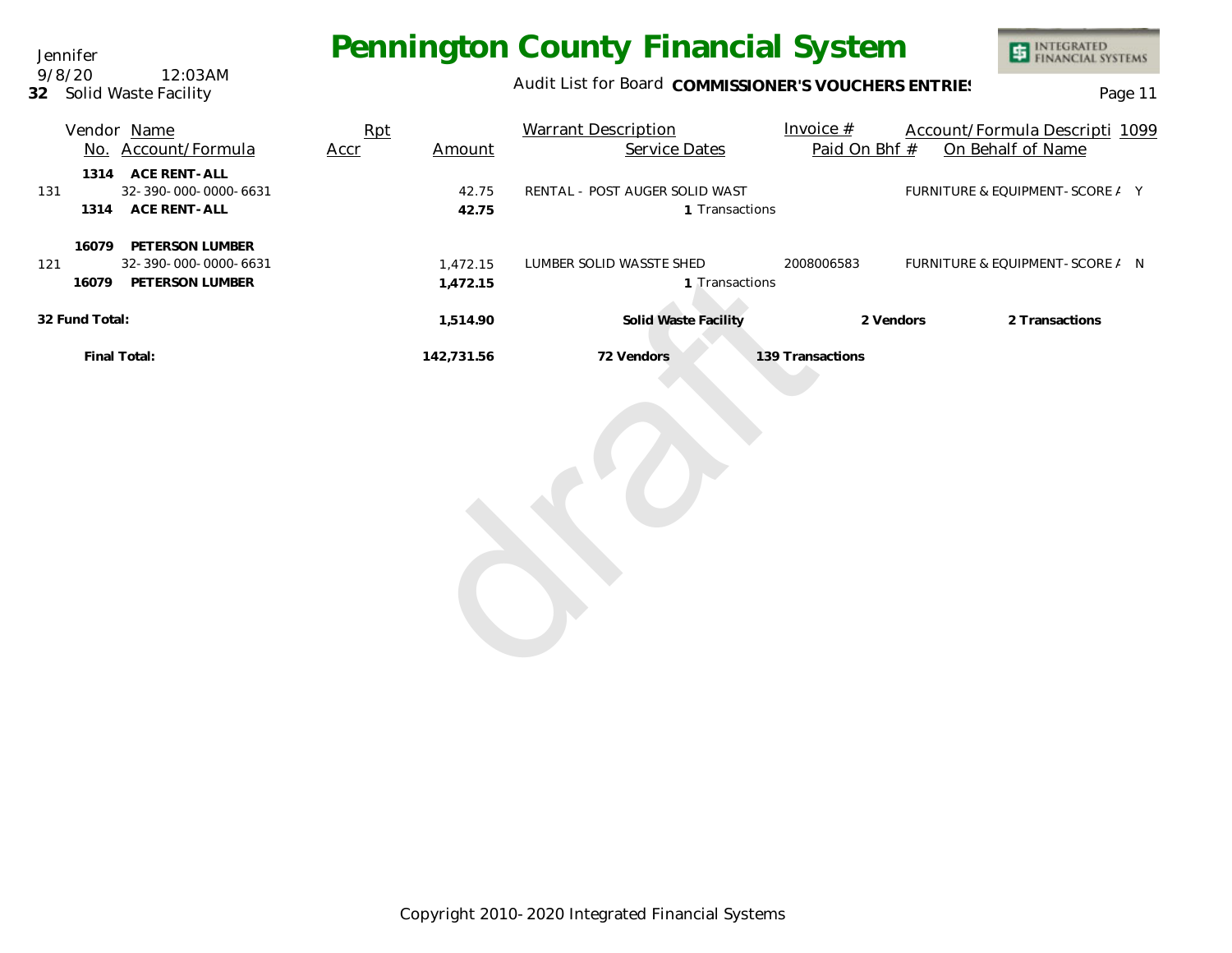| Jennifer<br>9/8/20 | 12:03AM       |                                        |                                                     | Pennington County Financial System                              |              |                                                      | <b>ET INTEGRATED</b><br>FINANCIAL SYSTEMS |
|--------------------|---------------|----------------------------------------|-----------------------------------------------------|-----------------------------------------------------------------|--------------|------------------------------------------------------|-------------------------------------------|
|                    |               |                                        |                                                     |                                                                 |              | Audit List for Board COMMISSIONER'S VOUCHERS ENTRIES | Page 12                                   |
|                    | Recap by Fund | <b>Fund</b><br>$\mathbf{1}$<br>3<br>32 | <b>AMOUNT</b><br>74,076.70<br>67,139.96<br>1,514.90 | Name<br>County Revenue<br>Road & Bridge<br>Solid Waste Facility |              |                                                      |                                           |
|                    |               | All Funds                              | 142,731.56                                          | Total                                                           | Approved by, |                                                      |                                           |

Copyright 2010-2020 Integrated Financial Systems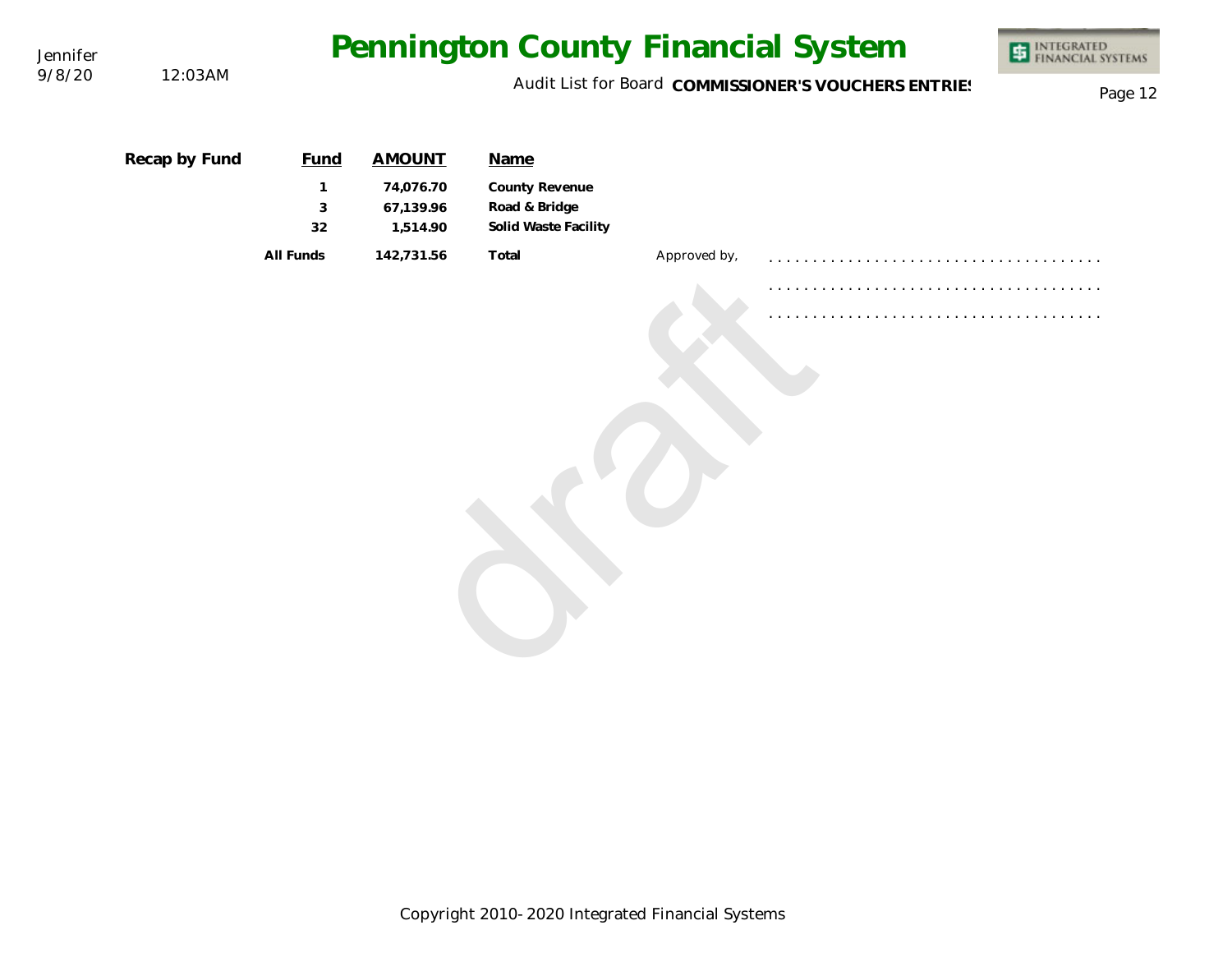| Jennifer                                  |                | <b>Pennington County Financial System</b>                                                                | INTEGRATED<br>FINANCIAL SYSTEMS |
|-------------------------------------------|----------------|----------------------------------------------------------------------------------------------------------|---------------------------------|
| 9/8/20                                    | 9:04AM         | Audit List for Board COMMISSIONER'S VOUCHERS ENTRIES                                                     | Page 1                          |
| Print List in Order By:                   | $\overline{1}$ | 1 - Fund (Page Break by Fund)<br>2 - Department (Totals by Dept)<br>3 - Vendor Number<br>4 - Vendor Name |                                 |
| Explode Dist. Formulas Y                  |                |                                                                                                          |                                 |
| Paid on Behalf Of Name<br>on Audit List?: | ${\sf N}$      |                                                                                                          |                                 |
| Type of Audit List:                       | $\mathsf{D}$   | D - Detailed Audit List<br>S - Condensed Audit List                                                      |                                 |
| Save Report Options?:                     | $\mathsf{N}$   |                                                                                                          |                                 |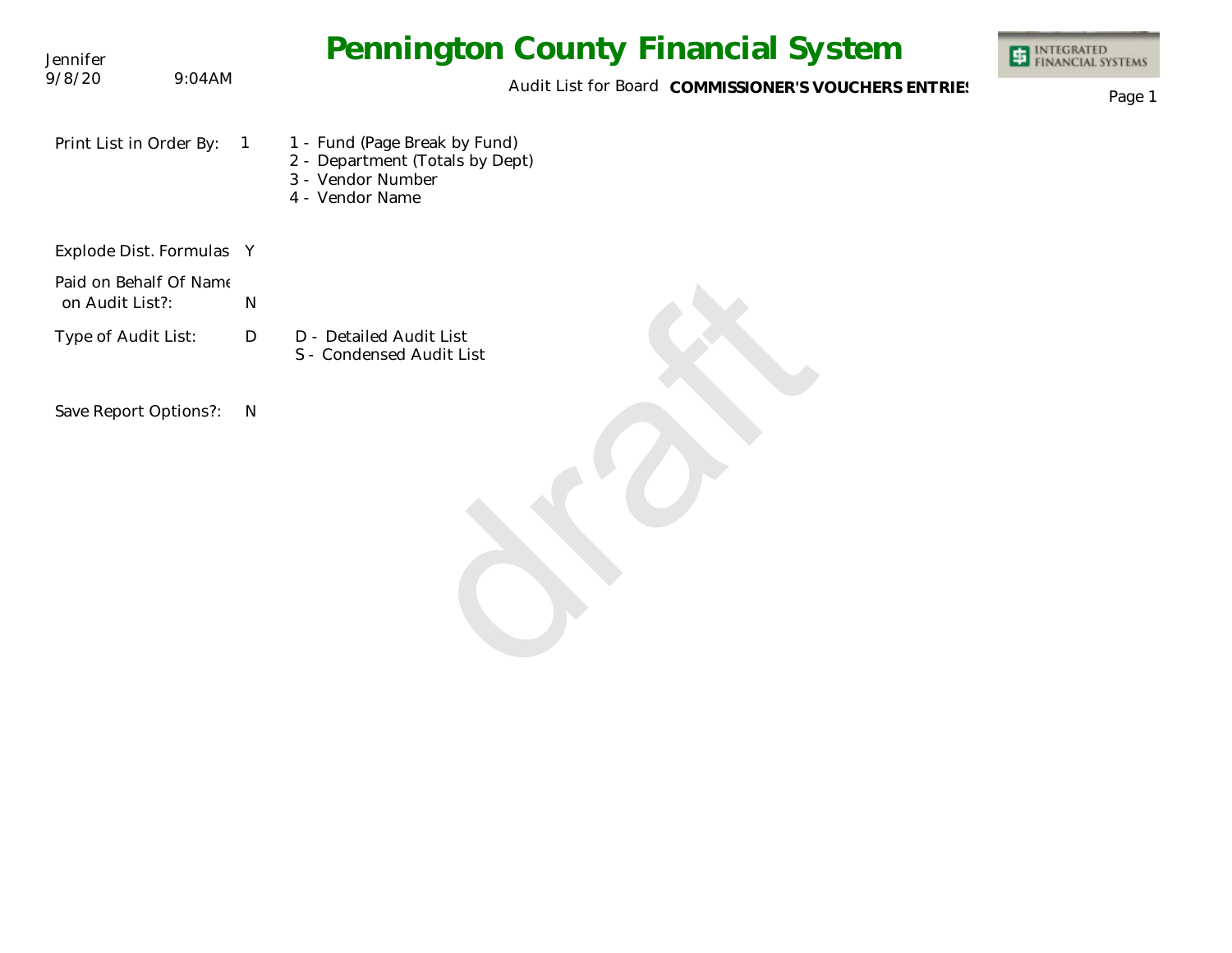

INTEGRATED<br>FINANCIAL SYSTEMS

**1** County Revenue

9/8/20 9:04AM

Jennifer

|    |               | Vendor Name          | Rpt  |        | Warrant Description            | Invoice $#$     |                   | Account/Formula Descripti 1099 |  |
|----|---------------|----------------------|------|--------|--------------------------------|-----------------|-------------------|--------------------------------|--|
|    |               | No. Account/Formula  | Accr | Amount | Service Dates                  |                 | Paid On Bhf #     | On Behalf of Name              |  |
|    | 8352          | HEMPEL/CODY          |      |        |                                |                 |                   |                                |  |
| 9  |               | 01-003-000-0000-6103 |      | 75.00  | PER DIEM - TECH COMM - TRF     | 81020           | PER DIEMS - BOARD | N                              |  |
| 10 |               | 01-003-000-0000-6103 |      | 75.00  | PER DIEM - CANVASSING - TRF    | 81420           | PER DIEMS - BOARD | N                              |  |
| 11 |               | 01-003-000-0000-6103 |      | 75.00  | PER DIEM - GEN GOV'T - TRF     | 82720           | PER DIEMS - BOARD | N.                             |  |
|    | 8352          | HEMPEL/CODY          |      | 225.00 | 3 Transactions                 |                 |                   |                                |  |
|    | 16362         | PETERSON/NEIL        |      |        |                                |                 |                   |                                |  |
| 2  |               | 01-003-000-0000-6103 |      | 75.00  | PER DIEM - CARES ACT - TRF     | 81020           | PER DIEMS - BOARD | N                              |  |
| 3  |               | 01-003-000-0000-6103 |      | 75.00  | PER DIEM - BID OPENING - TRF   | 81120           | PER DIEMS - BOARD | N                              |  |
| 4  |               | 01-003-000-0000-6103 |      | 75.00  | PER DIEM - CDAB MTG - TRF      | 81320           | PER DIEMS - BOARD | N                              |  |
| 5  |               | 01-003-000-0000-6103 |      | 75.00  | PER DIEM - ROAD COMM - TRF     | 81720           | PER DIEMS - BOARD | N                              |  |
| 6  |               | 01-003-000-0000-6103 |      | 75.00  | PER DIEM - CARES ACT - TRF     | 82020           | PER DIEMS - BOARD | N                              |  |
| 7  |               | 01-003-000-0000-6103 |      | 75.00  | PER DIEM - CARES ACT - TRF     | 82120           | PER DIEMS - BOARD | N                              |  |
| 8  |               | 01-003-000-0000-6103 |      | 75.00  | PER DIEM - HWY COMM - TRF      | 82520           | PER DIEMS - BOARD | N                              |  |
| 1  |               | 01-003-000-0000-6103 |      | 100.00 | PER DIEM - NCLUB - GRAND RAPID | 8620            | PER DIEMS - BOARD | N                              |  |
|    | 16362         | PETERSON/NEIL        |      | 625.00 | 8 Transactions                 |                 |                   |                                |  |
|    | 1 Fund Total: |                      |      | 850.00 | <b>County Revenue</b>          |                 | 2 Vendors         | 11 Transactions                |  |
|    |               | Final Total:         |      | 850.00 | 2 Vendors                      | 11 Transactions |                   |                                |  |
|    |               |                      |      |        |                                |                 |                   |                                |  |
|    |               |                      |      |        |                                |                 |                   |                                |  |
|    |               |                      |      |        |                                |                 |                   |                                |  |
|    |               |                      |      |        |                                |                 |                   |                                |  |
|    |               |                      |      |        |                                |                 |                   |                                |  |
|    |               |                      |      |        |                                |                 |                   |                                |  |